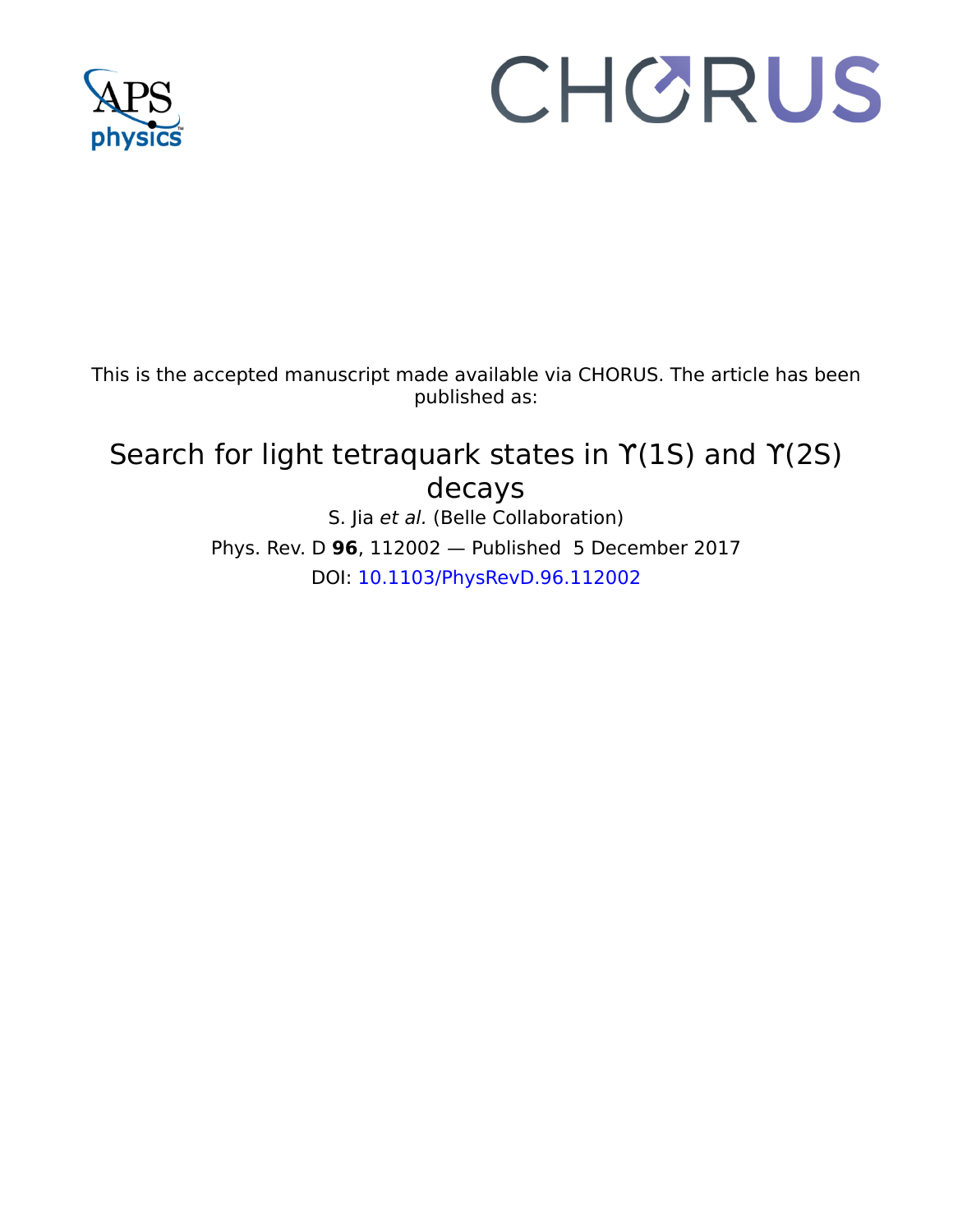### Search for light tetraquark states in  $\Upsilon(1S)$  and  $\Upsilon(2S)$  decays

S. Jia,<sup>2</sup> C. P. Shen,<sup>2</sup> C. Z. Yuan,<sup>25</sup> I. Adachi,<sup>16, 12</sup> J. K. Ahn,<sup>39</sup> H. Aihara,<sup>82</sup> S. Al Said,<sup>76, 37</sup> D. M. Asner, <sup>64</sup> H. Atmacan,<sup>72</sup> T. Aushev, <sup>52</sup> R. Ayad, <sup>76</sup> V. Babu,<sup>77</sup> I. Badhrees, <sup>76, 36</sup> S. Bahinipati,<sup>20</sup> A. M. Bakich,<sup>75</sup> V. Bansal,<sup>64</sup> P. Behera,<sup>23</sup> M. Berger,<sup>73</sup> V. Bhardwaj,<sup>19</sup> B. Bhuyan,<sup>21</sup> J. Biswal,<sup>32</sup> G. Bonvicini,<sup>87</sup> A. Bozek,<sup>59</sup> M. Bračko,<sup>47,32</sup> T. E. Browder,<sup>15</sup> D. Červenkov,  $4^4$  M.-C. Chang,  $9^9$  V. Chekelian,  $48^8$  A. Chen,  $56^6$  B. G. Cheon,  $14^8$  K. Chilikin,  $43,51^6$ K. Cho,<sup>38</sup> S.-K. Choi,<sup>13</sup> Y. Choi,<sup>74</sup> D. Cinabro,<sup>87</sup> T. Czank,<sup>80</sup> N. Dash,<sup>20</sup> S. Di Carlo,<sup>87</sup> Z. Doležal,<sup>4</sup> D. Dutta,<sup>77</sup> S. Eidelman,<sup>3,62</sup> D. Epifanov,<sup>3,62</sup> J. E. Fast,<sup>64</sup> T. Ferber,<sup>7</sup> B. G. Fulsom,<sup>64</sup> R. Garg,<sup>65</sup> V. Gaur,<sup>86</sup> N. Gabyshev,<sup>3,62</sup> A. Garmash,<sup>3,62</sup> M. Gelb,<sup>34</sup> A. Giri,<sup>22</sup> P. Goldenzweig,<sup>34</sup> O. Grzymkowska,<sup>59</sup> E. Guido,<sup>30</sup> J. Haba,<sup>16, 12</sup> T. Hara,<sup>16, 12</sup> K. Hayasaka,<sup>61</sup> H. Hayashii,<sup>55</sup> M. T. Hedges,<sup>15</sup> W.-S. Hou,<sup>58</sup> T. Iijima,<sup>54, 53</sup> K. Inami,<sup>53</sup> G. Inguglia,<sup>7</sup> A. Ishikawa, <sup>80</sup> R. Itoh, <sup>16, 12</sup> M. Iwasaki, <sup>63</sup> Y. Iwasaki, <sup>16</sup> W. W. Jacobs, <sup>24</sup> I. Jaegle, <sup>8</sup> Y. Jin, <sup>82</sup> D. Joffe, <sup>35</sup> K. K. Joo, <sup>5</sup> T. Julius, <sup>49</sup> A. B. Kaliyar,<sup>23</sup> G. Karyan,<sup>7</sup> T. Kawasaki,<sup>61</sup> H. Kichimi,<sup>16</sup> C. Kiesling,<sup>48</sup> D. Y. Kim,<sup>71</sup> H. J. Kim,<sup>41</sup> J. B. Kim,<sup>39</sup> K. T. Kim,<sup>39</sup> S. H. Kim,<sup>14</sup> P. Kodyš,<sup>4</sup> S. Korpar,<sup>47,32</sup> D. Kotchetkov,<sup>15</sup> P. Križan,<sup>44, 32</sup> R. Kroeger,<sup>28</sup> P. Krokovny,<sup>3, 62</sup> R. Kulasiri,<sup>35</sup> T. Kumita, <sup>84</sup> A. Kuzmin,<sup>3, 62</sup> Y.-J. Kwon, <sup>89</sup> J. S. Lange, <sup>10</sup> I. S. Lee, <sup>14</sup> S. C. Lee, <sup>41</sup> L. K. Li, <sup>25</sup> Y. Li, <sup>86</sup> L. Li Gioi, <sup>48</sup> J. Libby, <sup>23</sup> D. Liventsev,  $86, 16$  M. Lubej,  $32$  T. Luo,  $66$  M. Masuda,  $81$  T. Matsuda,  $50$  D. Matvienko.  $3, 62$ M. Merola,<sup>29</sup> K. Miyabayashi,<sup>55</sup> H. Miyata,<sup>61</sup> R. Mizuk,<sup>43,51,52</sup> H. K. Moon,<sup>39</sup> T. Mori,<sup>53</sup> R. Mussa,  $30$  M. Nakao,  $16, 12$  T. Nanut,  $32$  K. J. Nath,  $21$  Z. Natkaniec,  $59$  M. Nayak,  $87, 16$ M. Niiyama, <sup>40</sup> N. K. Nisar, <sup>66</sup> S. Nishida, <sup>16, 12</sup> S. Ogawa, <sup>79</sup> S. Okuno, <sup>33</sup> S. L. Olsen, <sup>69</sup> H. Ono, <sup>60, 61</sup> Y. Onuki, <sup>82</sup> P. Pakhlov, <sup>43, 51</sup> G. Pakhlova, <sup>43, 52</sup> B. Pal, <sup>6</sup> S. Pardi, <sup>29</sup> C. W. Park, <sup>74</sup> H. Park, <sup>41</sup> S. Paul,<sup>78</sup> I. Pavelkin,<sup>52</sup> R. Pestotnik,<sup>32</sup> L. E. Piilonen,<sup>86</sup> M. Ritter,<sup>45</sup> A. Rostomyan,<sup>7</sup> G. Russo, <sup>29</sup> Y. Sakai, <sup>16, 12</sup> M. Salehi, <sup>46, 45</sup> S. Sandilya, <sup>6</sup> L. Santelj, <sup>16</sup> T. Sanuki, <sup>80</sup> V. Savinov, <sup>66</sup> O. Schneider,<sup>42</sup> G. Schnell,<sup>1, 18</sup> C. Schwanda,<sup>26</sup> Y. Seino,<sup>61</sup> K. Senyo,<sup>88</sup> O. Seon,<sup>53</sup> M. E. Sevior,<sup>49</sup> V. Shebalin,<sup>3,62</sup> T.-A. Shibata,<sup>83</sup> N. Shimizu,<sup>82</sup> J.-G. Shiu,<sup>58</sup> B. Shwartz,<sup>3,62</sup> J. B. Singh,<sup>65</sup> A. Sokolov,<sup>27</sup> E. Solovieva,<sup>43,52</sup> M. Starič,<sup>32</sup> J. Stypula,<sup>59</sup> M. Sumihama,<sup>11</sup> T. Sumiyoshi,<sup>84</sup> M. Takizawa,<sup>70, 17, 67</sup> U. Tamponi,<sup>30, 85</sup> K. Tanida,<sup>31</sup> F. Tenchini,<sup>49</sup> M. Uchida,<sup>83</sup> T. Uglov,<sup>43,52</sup> Y. Unno,<sup>14</sup> S. Uno,<sup>16, 12</sup> P. Urquijo,<sup>49</sup> Y. Usov,<sup>3,62</sup> C. Van Hulse,<sup>1</sup> G. Varner,<sup>15</sup> A. Vossen,<sup>24</sup> B. Wang,<sup>6</sup> C. H. Wang,<sup>57</sup> M.-Z. Wang,<sup>58</sup> P. Wang,<sup>25</sup> X. L. Wang,<sup>64, 16</sup> M. Watanabe,<sup>61</sup> Y. Watanabe,  $33$  E. Widmann,  $73$  E. Won,  $39$  Y. Yamashita,  $60$  H. Ye,  $7$  Y. Yusa,  $61$  S. Zakharov,  $43$ Z. P. Zhang, <sup>68</sup> V. Zhilich, <sup>3, 62</sup> V. Zhukova, <sup>43, 51</sup> V. Zhulanov, <sup>3, 62</sup> and A. Zupanc<sup>44, 32</sup>

(The Belle Collaboration)

*<sup>1</sup>University of the Basque Country UPV/EHU, 48080 Bilbao <sup>2</sup>Beihang University, Beijing 100191*

*<sup>3</sup>Budker Institute of Nuclear Physics SB RAS, Novosibirsk 630090*

*<sup>4</sup>Faculty of Mathematics and Physics, Charles University, 121 16 Prague*

*<sup>5</sup>Chonnam National University, Kwangju 660-701*

*<sup>6</sup>University of Cincinnati, Cincinnati, Ohio 45221*

*<sup>7</sup>Deutsches Elektronen–Synchrotron, 22607 Hamburg*

*<sup>8</sup>University of Florida, Gainesville, Florida 32611*

*<sup>9</sup>Department of Physics, Fu Jen Catholic University, Taipei 24205*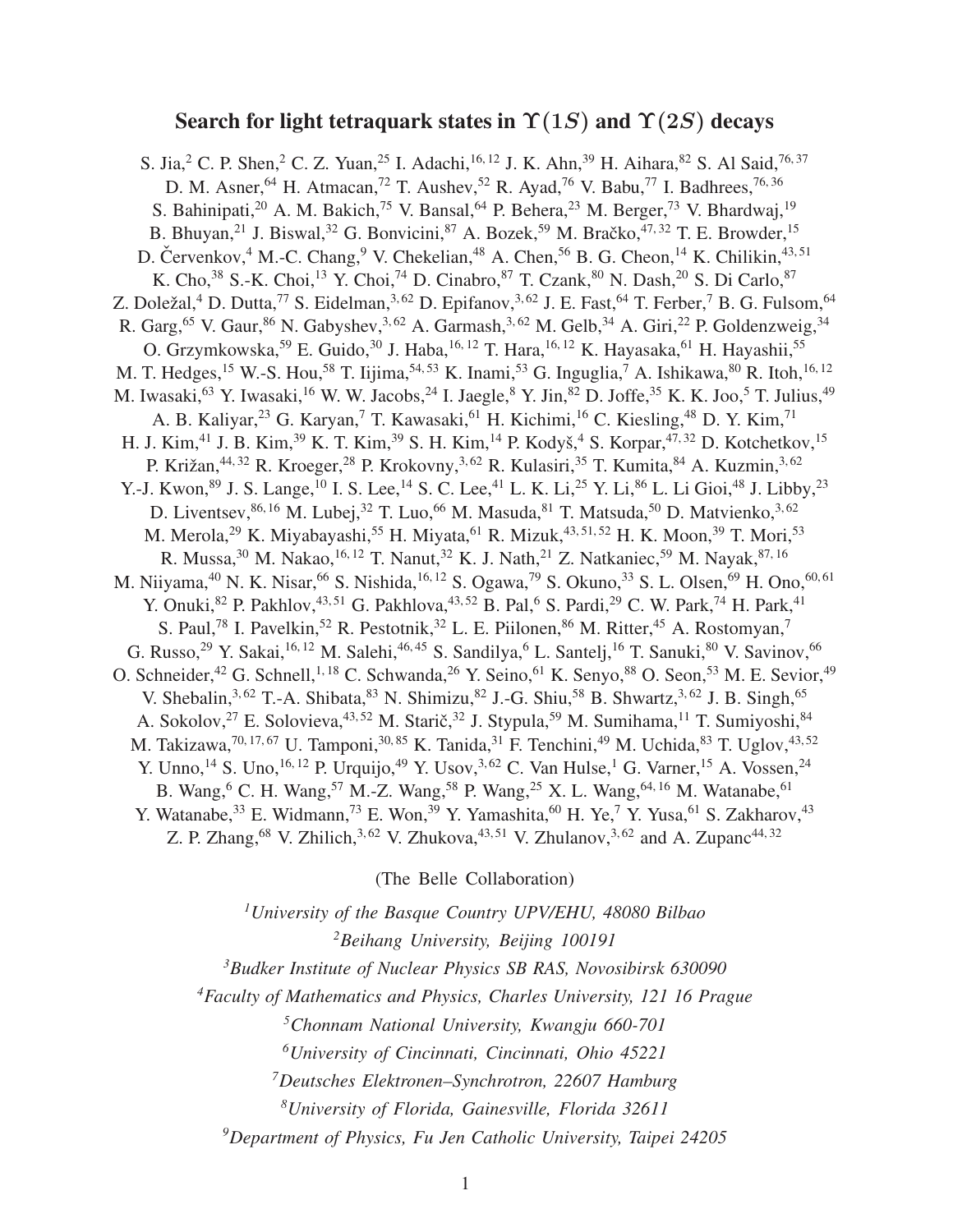*Justus-Liebig-Universitat Gießen, 35392 Gießen ¨ Gifu University, Gifu 501-1193 SOKENDAI (The Graduate University for Advanced Studies), Hayama 240-0193 Gyeongsang National University, Chinju 660-701 Hanyang University, Seoul 133-791 University of Hawaii, Honolulu, Hawaii 96822 High Energy Accelerator Research Organization (KEK), Tsukuba 305-0801 J-PARC Branch, KEK Theory Center, High Energy Accelerator Research Organization (KEK), Tsukuba 305-0801 IKERBASQUE, Basque Foundation for Science, 48013 Bilbao Indian Institute of Science Education and Research Mohali, SAS Nagar, 140306 Indian Institute of Technology Bhubaneswar, Satya Nagar 751007 Indian Institute of Technology Guwahati, Assam 781039 Indian Institute of Technology Hyderabad, Telangana 502285 Indian Institute of Technology Madras, Chennai 600036 Indiana University, Bloomington, Indiana 47408 Institute of High Energy Physics, Chinese Academy of Sciences, Beijing 100049 Institute of High Energy Physics, Vienna 1050 Institute for High Energy Physics, Protvino 142281 University of Mississippi, University, Mississippi 38677 INFN - Sezione di Napoli, 80126 Napoli INFN - Sezione di Torino, 10125 Torino Advanced Science Research Center, Japan Atomic Energy Agency, Naka 319-1195 J. Stefan Institute, 1000 Ljubljana Kanagawa University, Yokohama 221-8686 Institut fur Experimentelle Kernphysik, ¨ Karlsruher Institut fur Technologie, 76131 Karlsruhe ¨ Kennesaw State University, Kennesaw, Georgia 30144 King Abdulaziz City for Science and Technology, Riyadh 11442 Department of Physics, Faculty of Science, King Abdulaziz University, Jeddah 21589 Korea Institute of Science and Technology Information, Daejeon 305-806 Korea University, Seoul 136-713 Kyoto University, Kyoto 606-8502 Kyungpook National University, Daegu 702-701 Ecole Polytechnique F ´ ed´ erale de Lausanne (EPFL), Lausanne 1015 ´*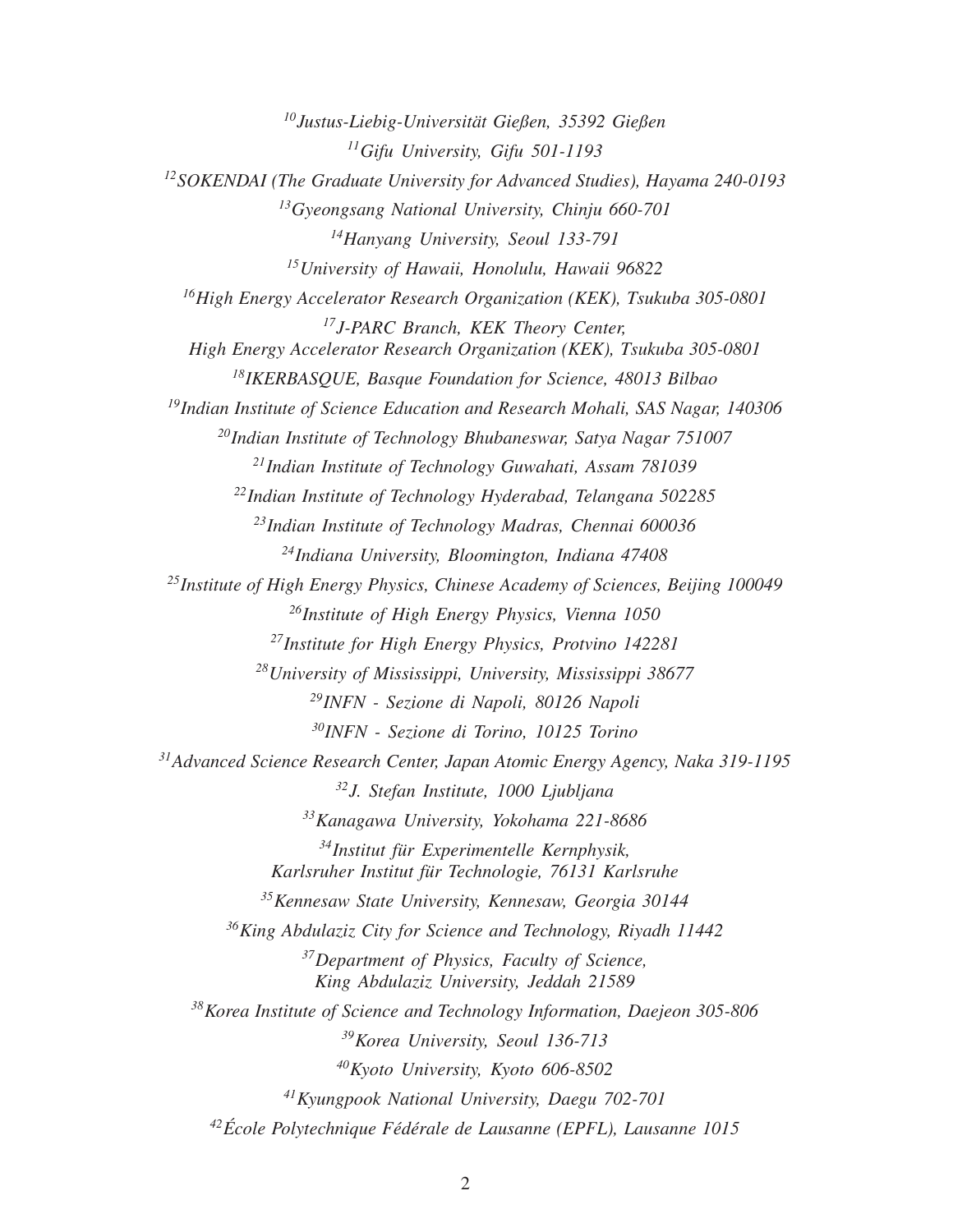*P.N. Lebedev Physical Institute of the Russian Academy of Sciences, Moscow 119991 Faculty of Mathematics and Physics, University of Ljubljana, 1000 Ljubljana Ludwig Maximilians University, 80539 Munich University of Malaya, 50603 Kuala Lumpur University of Maribor, 2000 Maribor Max-Planck-Institut fur Physik, 80805 M ¨ unchen ¨ School of Physics, University of Melbourne, Victoria 3010 University of Miyazaki, Miyazaki 889-2192 Moscow Physical Engineering Institute, Moscow 115409 Moscow Institute of Physics and Technology, Moscow Region 141700 Graduate School of Science, Nagoya University, Nagoya 464-8602 Kobayashi-Maskawa Institute, Nagoya University, Nagoya 464-8602 Nara Women's University, Nara 630-8506 National Central University, Chung-li 32054 National United University, Miao Li 36003 Department of Physics, National Taiwan University, Taipei 10617 H. Niewodniczanski Institute of Nuclear Physics, Krakow 31-342 Nippon Dental University, Niigata 951-8580 Niigata University, Niigata 950-2181 Novosibirsk State University, Novosibirsk 630090 Osaka City University, Osaka 558-8585 Pacific Northwest National Laboratory, Richland, Washington 99352 Panjab University, Chandigarh 160014 University of Pittsburgh, Pittsburgh, Pennsylvania 15260 Theoretical Research Division, Nishina Center, RIKEN, Saitama 351-0198 University of Science and Technology of China, Hefei 230026 Seoul National University, Seoul 151-742 Showa Pharmaceutical University, Tokyo 194-8543 Soongsil University, Seoul 156-743 University of South Carolina, Columbia, South Carolina 29208 Stefan Meyer Institute for Subatomic Physics, Vienna 1090 Sungkyunkwan University, Suwon 440-746 School of Physics, University of Sydney, New South Wales 2006 Department of Physics, Faculty of Science, University of Tabuk, Tabuk 71451 Tata Institute of Fundamental Research, Mumbai 400005*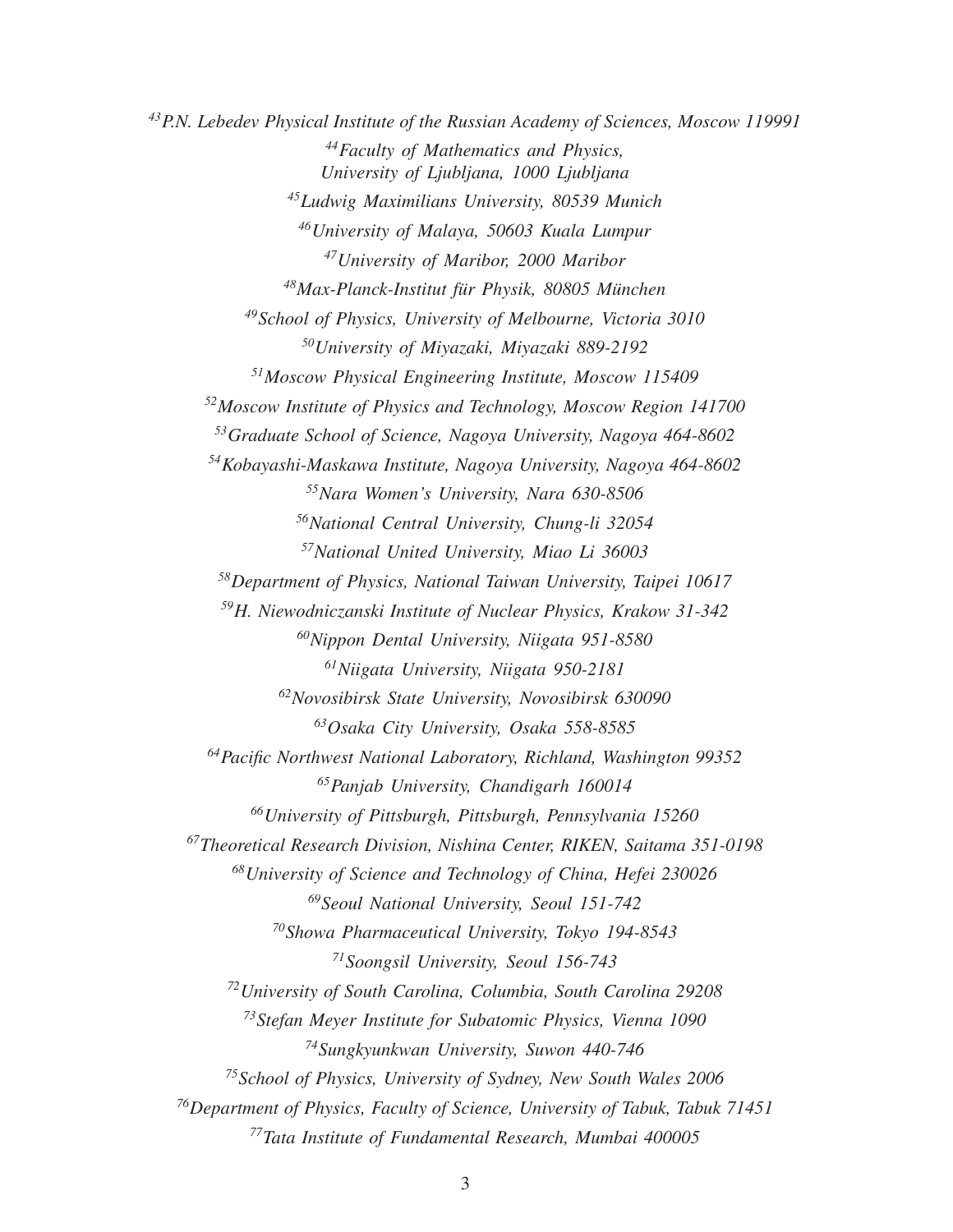*<sup>78</sup>Department of Physics, Technische Universitat M ¨ unchen, 85748 Garching ¨ <sup>79</sup>Toho University, Funabashi 274-8510*

*<sup>80</sup>Department of Physics, Tohoku University, Sendai 980-8578*

*<sup>81</sup>Earthquake Research Institute, University of Tokyo, Tokyo 113-0032*

*<sup>82</sup>Department of Physics, University of Tokyo, Tokyo 113-0033*

*<sup>83</sup>Tokyo Institute of Technology, Tokyo 152-8550*

*<sup>84</sup>Tokyo Metropolitan University, Tokyo 192-0397*

*<sup>85</sup>University of Torino, 10124 Torino*

*<sup>86</sup>Virginia Polytechnic Institute and State University, Blacksburg, Virginia 24061*

*<sup>87</sup>Wayne State University, Detroit, Michigan 48202*

*<sup>88</sup>Yamagata University, Yamagata 990-8560*

*<sup>89</sup>Yonsei University, Seoul 120-749*

#### Abstract

We search for the  $J^{PC} = 0^{--}$  and  $1^{+-}$  light tetraquark states with masses up to 2.46 GeV/ $c^2$  in  $\Upsilon(1S)$ and  $\Upsilon(2S)$  decays with data samples of  $(102 \pm 2)$  million and  $(158 \pm 4)$  million events, respectively, collected with the Belle detector. No significant signals are observed in any of the studied production modes, and 90% credibility level (C.L.) upper limits on their branching fractions in  $\Upsilon(1S)$  and  $\Upsilon(2S)$ decays are obtained. The inclusive branching fractions of the  $\Upsilon(1S)$  and  $\Upsilon(2S)$  decays into final states with  $f_1(1285)$  are measured to be  $\mathcal{B}(\Upsilon(1S) \to f_1(1285) + anything) = (46 \pm 28 \text{(stat.)} \pm 13 \text{(syst.)}) \times 10^{-4}$ and  $\mathcal{B}(\Upsilon(2S) \to f_1(1285) + anything) = (22 \pm 15(\text{stat.}) \pm 6.3(\text{syst.})) \times 10^{-4}$ . The measured  $\chi_{b2} \to$  $J/\psi$  + anything branching fraction is measured to be  $(1.50 \pm 0.34 \text{(stat.)} \pm 0.22 \text{(syst.)}) \times 10^{-3}$ , and 90% C.L. upper limits for the  $\chi_{b0,b1} \to J/\psi + anything$  branching fractions are found to be  $2.3 \times 10^{-3}$ and  $1.1 \times 10^{-3}$ , respectively. For  $\mathcal{B}(\chi_{b1} \to \omega + anything)$ , the branching fraction is measured to be  $(4.9 \pm 1.3(stat.) \pm 0.6(syst.)) \times 10^{-2}$ . All results reported here are the first measurements for these modes.

PACS numbers: 14.40.Rt, 13.30.Eg, 13.20.Gd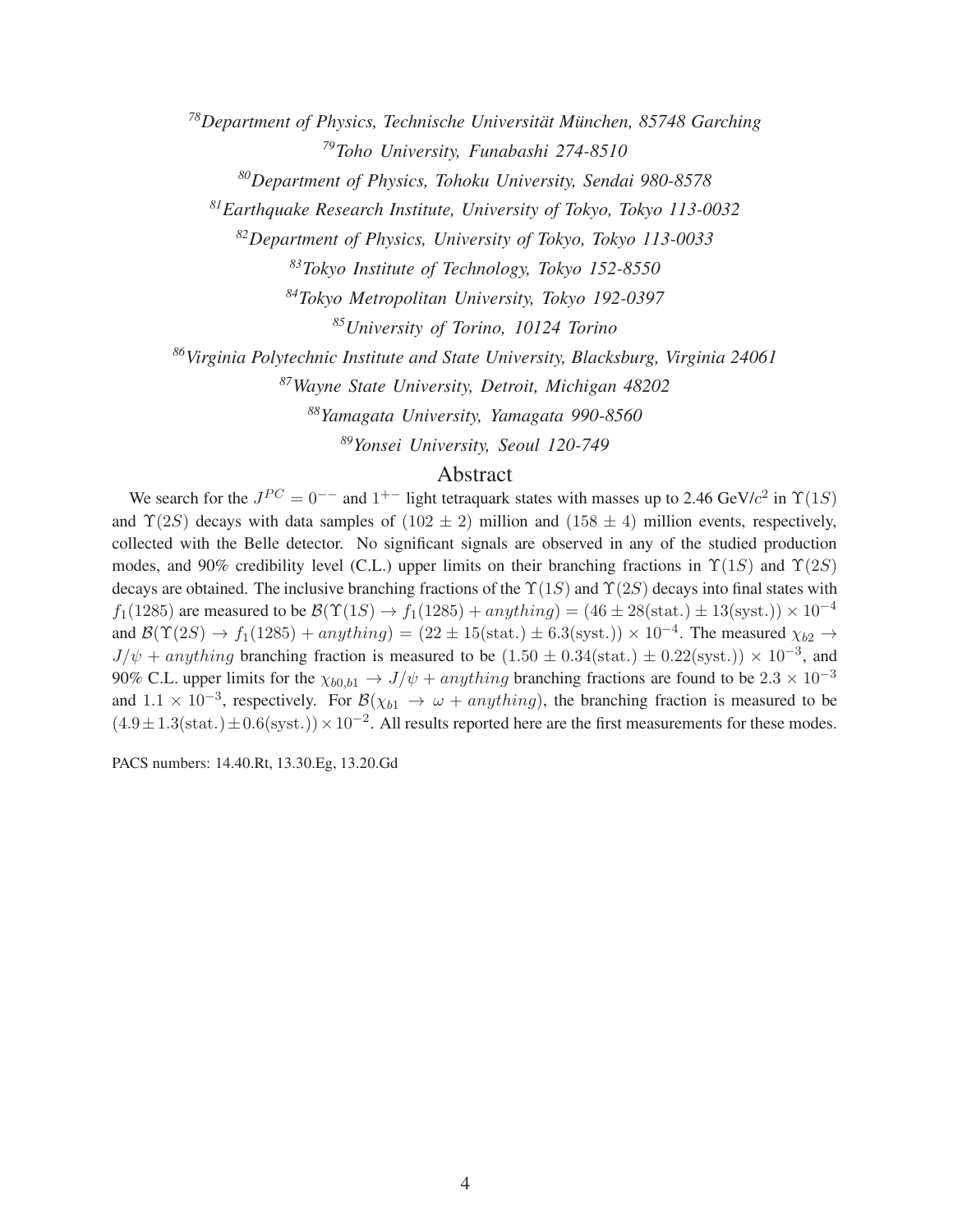#### I. INTRODUCTION

In the past decade, many experiments, both at lepton and hadron colliders, have reported evidence for a large number of particles having properties that can not be readily explained within the framework of the expected heavy quarkonium states  $[1, 2]$  $[1, 2]$  $[1, 2]$ . Among them, the  $X(3872)$  [\[3](#page-19-2)], the  $Z_c(3900)$  [\[4,](#page-19-3) [5\]](#page-19-4), the  $X(3940)$  [\[6\]](#page-19-5), the  $Y(4260)$  [\[7](#page-19-6), [8](#page-19-7)], the  $Z(4430)$  [\[9\]](#page-19-8), the  $Z_b(10610)$  and the  $Z_b(10650)$  [\[10](#page-19-9)], are generally interpreted as possible tetraquark candidates with exotic properties.

In the low-mass region, the Dalitz analysis of the decay  $D^0 \to \pi^+\pi^-\pi^0$  [\[11](#page-19-10)] indicates the existence of a state decaying into a  $\rho \pi$  final state with exotic quantum numbers  $J^{PC} = 0^{-1}$  [\[12\]](#page-19-11) at a mass of  $\approx 1865$  MeV/ $c^2$ , which cannot be composed of a quark-antiquark pair in the conventional quark model [\[13](#page-19-12), [14\]](#page-19-13). If such a resonance exists, it might be a hybrid or a tetraquark state [\[15](#page-19-14)].

The authors of Ref. [\[16\]](#page-19-15) calculated the masses of such exotic four-quark states with  $J^{PC} = 0^{-+}$ and  $1^{+-}$  in Laplace sum rules (LSR) and finite-energy sum rules (FESR) using tetraquark-like currents. In the scalar channel, both LSR and FESR gave consistent mass predictions of a tetraquark state with a mass of  $(1.66\pm0.14)$  GeV/ $c^2$ . This numerical result favors the tetraquark interpretation of the possible  $\rho\pi$  dominance in the  $D^0$  decays. In the vector channel, the authors also conservatively estimated the mass of a tetraquark state to be in the mass region  $1.18 - 1.43$  GeV/ $c^2$ . Although the masses have been calculated, the width and couplings to any final states were not predicted.

Very recently, the Belle Collaboration reported the search for the  $J^{PC} = 0^{-+}$  glueball  $(G_{0^{--}})$ in the production modes  $\Upsilon(1S, 2S) \rightarrow \chi_{c1} + G_{0}$ --,  $\Upsilon(1S, 2S) \rightarrow f_1(1285) + G_{0}$ --,  $\chi_{b1} \rightarrow$  $J/\psi + G_{0}$ ––, and  $\chi_{b1} \to \omega + G_{0}$ –– with data samples of (102 ± 2) million  $\Upsilon(1S)$  and (158 ± 4) million  $\Upsilon(2S)$  events [\[17](#page-19-16)]. The masses of the putative glueballs were fixed at 2.800, 3.810, and 4.330 GeV/ $c^2$ , as predicted from quantum chromodynamics (QCD) sum rules [\[18\]](#page-19-17) and distinct bottom-up holographic models of QCD [\[19\]](#page-19-18). Considering the kinematical constraints and the conservation of the quantum numbers  $J^{PC}$ , the production modes for glueball searches are also suitable for searches for the aforementioned light tetraquark states with  $J^{PC} = 0^{--}$  and  $1^{+-}$ , denoted collectively as  $X_{\text{tetra}}$ .

In this paper, we utilize the low-mass recoil spectra of the  $\chi_{c1}$ ,  $f_1(1285)$ ,  $J/\psi$ , and  $\omega$  in bottomonium decays to search for  $X_{\text{tetra}}$  signals in the modes  $\Upsilon(1S, 2S) \rightarrow \chi_{c1} + X_{\text{tetra}}$ ,  $\Upsilon(1S, 2S) \rightarrow f_1(1285) + X_{\text{tetra}}, \chi_{b1} \rightarrow J/\psi + X_{\text{tetra}}$ , and  $\chi_{b1} \rightarrow \omega + X_{\text{tetra}}$  [\[17\]](#page-19-16). Since the  $X<sub>tetra</sub>$  properties are unknown, we report our investigation for different assumed values for the  $X_{\text{tetra}}$  mass and width.

As byproducts of the  $X_{\text{tetra}}$  search, we measure the inclusive  $f_1(1285)$  production in  $\Upsilon(1S, 2S)$ ,  $J/\psi$  production in  $\chi_{bJ}$  ( $J = 0, 1, 2$ ), and  $\omega$  production in  $\chi_{b1}$  decays.

#### II. THE DATA SAMPLE AND BELLE DETECTOR

This analysis utilizes the Belle  $\Upsilon(1S)$  and  $\Upsilon(2S)$  data samples with a total luminosity of 5.74 and 24.91 fb<sup>-1</sup>, respectively, corresponding to  $(102 \pm 2) \times 10^6$   $\Upsilon(1S)$  and  $(158 \pm 4) \times 10^6$   $\Upsilon(2S)$ events [\[20](#page-19-19)]. An 89.45 fb<sup>-1</sup> data sample collected at  $\sqrt{s} = 10.52$  GeV is used to estimate the possible irreducible contributions from continuum ( $e^+e^- \rightarrow q\bar{q}$ , where  $q \in \{u, d, s, c\}$ ). Here,  $\sqrt{s}$  is the center-of-mass (C.M.) energy of the colliding  $e^+e^-$  system. The data were collected with the Belle detector [\[21](#page-19-20), [22\]](#page-19-21) operated at the KEKB asymmetric-energy  $e^+e^-$  collider [\[23,](#page-19-22) [24\]](#page-19-23). Large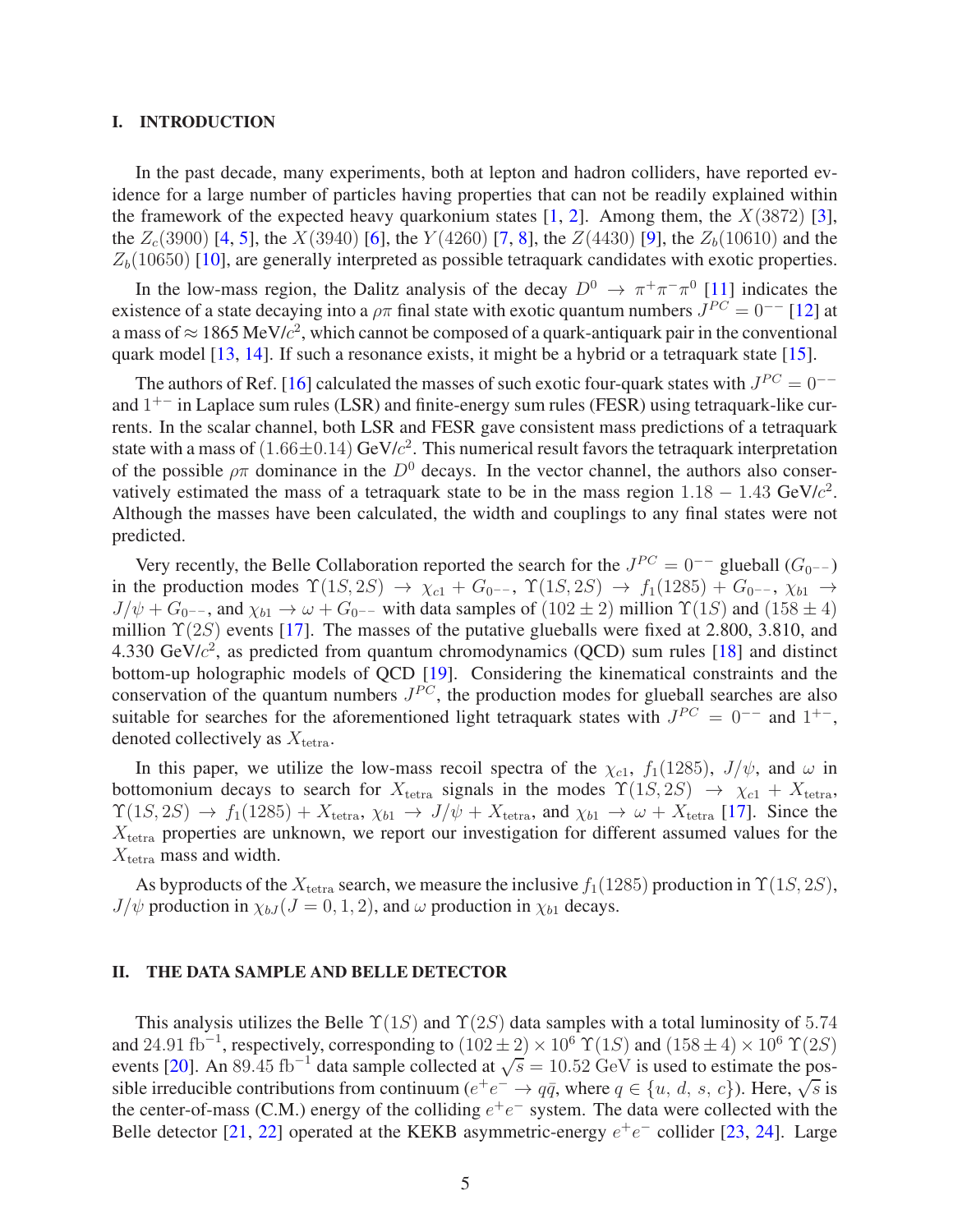Monte Carlo (MC) samples of all of the investigated tetraquark modes are generated with EVT-GEN [\[25](#page-19-24)] and simulated with a GEANT3-based [\[26\]](#page-19-25) model for the detector response to determine the signal line-shapes and efficiencies. The angular distribution for the decay  $\Upsilon(2S) \rightarrow \gamma \chi_{bJ}$ is simulated assuming a pure E1 transition  $\left(\frac{dN}{d\cos\theta_{\gamma}} \propto 1 + \alpha \cos^2\theta_{\gamma} \right)$  with  $\alpha = 1, -\frac{1}{3}$  $\frac{1}{3}, \frac{1}{15}$ 13 for  $J = 0, 1, 2$ , respectively [\[27\]](#page-19-26), where  $\theta_{\gamma}$  is the polar angle of the  $\Upsilon(2S)$  radiative photon in the  $e^+e^-$  C.M. frame); a phase space model in EVTGEN is used for the  $\chi_{bJ}$  decays. We use the phase space model for other decays as well. Note that the  $X_{\text{tetra}}$  inclusive decays are modelled using PYTHIA [\[28](#page-19-27)]. Inclusive  $\Upsilon(1S)$  and  $\Upsilon(2S)$  MC samples, produced using PYTHIA with four times the total numbers of  $\Upsilon(1S, 2S)$  events of the data, are used to identify possible backgrounds showing peak distributions from  $\Upsilon(1S)$  and  $\Upsilon(2S)$  decays.

The Belle detector is a large solid-angle magnetic spectrometer that consists of a silicon vertex detector, a 50-layer central drift chamber, an array of aerogel threshold Cherenkov counters, a barrel-like arrangement of time-of-flight scintillation counters, and an electromagnetic calorimeter comprised of CsI(Tl) crystals located inside a superconducting solenoid coil that provides a 1.5 T magnetic field. An iron flux-return yoke instrumented with resistive plate chambers located outside the coil is used to detect  $K_L^0$  mesons and to identify muons. A detailed description of the Belle detector can be found in Refs. [\[21](#page-19-20), [22](#page-19-21)].

#### III. MEASUREMENTS OF  $\Upsilon(1S, 2S) \rightarrow f_1(1285) +$  anything

Candidate  $f_1(1285)$  states are reconstructed via  $\eta \pi^+ \pi^-$ ,  $\eta \to \gamma \gamma$ . Considering the differences in the MC-determined reconstruction efficiencies for different  $f_1(1285)$  momenta, we partition the data samples according to the scaled momentum  $x = 2\sqrt{s} \times p_{f_1(1285)}^*/(s - m_{f_1(1285)}^2)$ , where  $p_{f_1(1285)}^*$  is the momentum of the  $f_1(1285)$  candidate in the C.M. system, and  $m_{f_1(1285)}$  is the  $f_1(1285)$  nominal mass [\[13\]](#page-19-12). The normalizing expression  $(s - m_{f_1(1285)}^2)/(2\sqrt{s})$  represents the maximum value of  $p_{f_1(1285)}^*$  for the case where the  $f_1(1285)$  candidate recoils against a massless particle. The use of  $\overline{x}$  removes the beam-energy dependence in comparing the continuum data to those taken at the  $\Upsilon(1S, 2S)$  resonances. The event selections are identical to those used in Ref. [\[17](#page-19-16)]. Figure [1](#page-6-0) shows the reconstruction efficiencies as a function of x for  $f_1(1285)$  candidates from  $\Upsilon(1S, 2S)$  decays in each x interval. Here, the efficiencies are estimated using a MC signal sample generated on the basis of the relative weights of the differential branching fractions (discussed below) in the different  $x$  bins.



FIG. 1: MC efficiencies for reconstructed  $f_1(1285)$  mesons in (a)  $\Upsilon(1S)$  and (b)  $\Upsilon(2S)$  decays as a function of the scaled momentum  $x$ .

<span id="page-6-0"></span>The invariant mass distributions for the  $f_1(1285)$  candidates in  $\Upsilon(1S, 2S)$  data for the entire x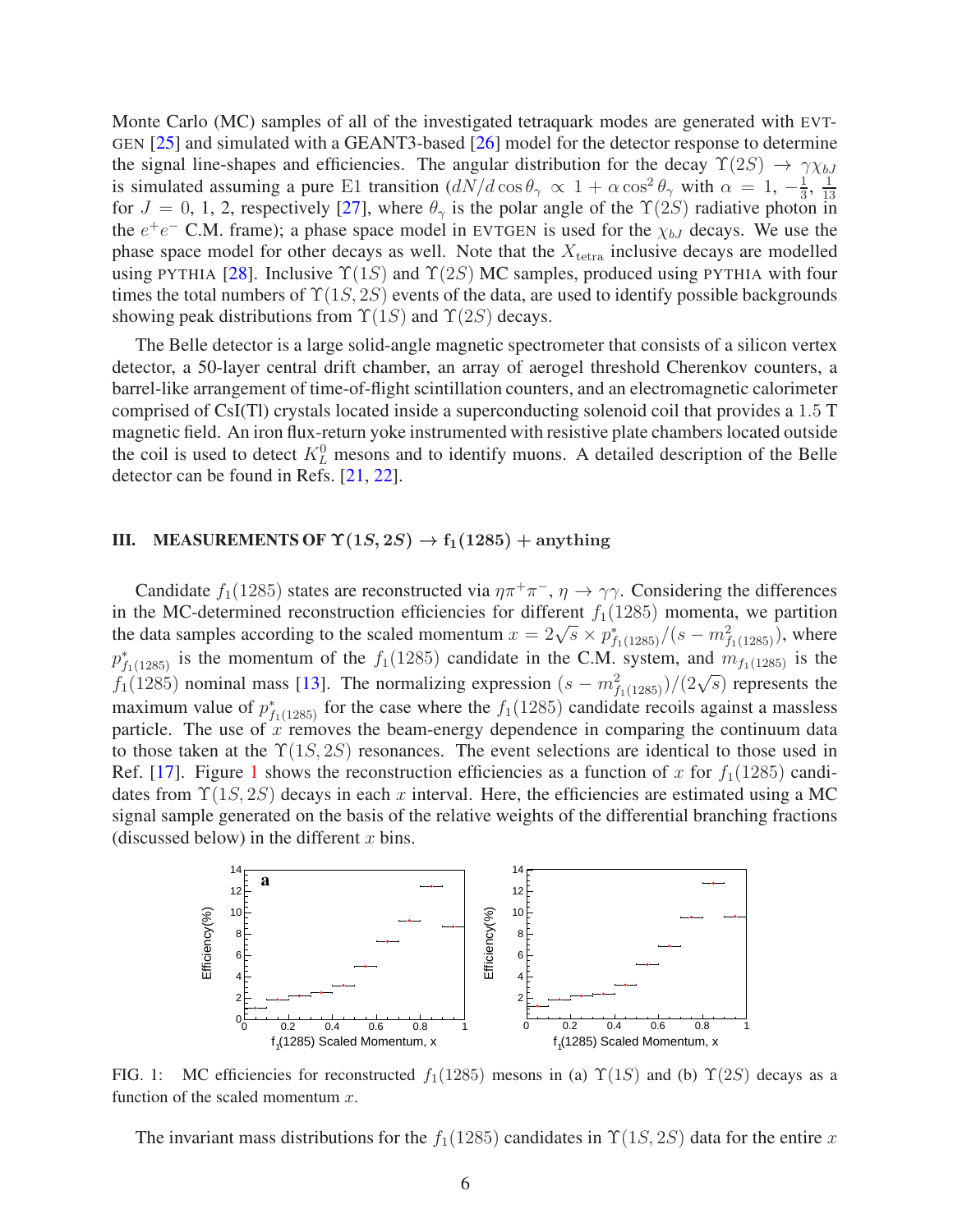<span id="page-7-0"></span>TABLE I: Summary of the branching fraction measurements of  $\Upsilon(1S, 2S)$  inclusive decays into  $f_1(1285)$ , where  $N_{\text{fit}}$  is the number of fitted signal events,  $\varepsilon$  is the reconstruction efficiency,  $\sigma_{syst}$  is the relative total systematic uncertainty, and  $\beta$  is the measured branching fraction.

|                  | $\Upsilon(1S) \rightarrow f_1(1285) +$ anything | $\Upsilon(2S) \rightarrow f_1(1285) +$ anything |                                         |                                     |                     |       |                                            |                        |
|------------------|-------------------------------------------------|-------------------------------------------------|-----------------------------------------|-------------------------------------|---------------------|-------|--------------------------------------------|------------------------|
| $\boldsymbol{x}$ | $N_{\text{fit}}$                                |                                                 | $\varepsilon(\%) \sigma_{\rm syst}(\%)$ | $\mathcal{B}(10^{-4})$              | $N_{\text{fit}}$    |       | $\varepsilon(\%) \sigma_{\text{svst}}(\%)$ | $\mathcal{B}(10^{-4})$ |
|                  | $(0.0, 0.1)$ $-480\pm239$                       | 1.03                                            | 24.5                                    | $-32 \pm 16 \pm 8.0$ $-442 \pm 253$ |                     | 1.23  | 29.8                                       | $-16 + 9.2 + 4.8$      |
| (0.1, 0.2)       | $727 \pm 497$                                   | 1.82                                            | 25.5                                    | $28 \pm 19 \pm 7.1$                 | $265 \pm 192$       | 1.85  | 26.9                                       | $6.4 + 4.7 + 1.8$      |
|                  | $(0.2, 0.3)$ $-432\pm339$ 2.17                  |                                                 | 24.6                                    | $-14 + 11 + 3.4 - 749 + 333$ 2.19   |                     |       | 26.0                                       | $-15 + 6.8 + 4.0$      |
| (0.3, 0.4)       | $1181 \pm 240$ 2.48                             |                                                 | 28.9                                    | $33 \pm 6.7 \pm 9.6$                | $1296 \pm 348$ 2.37 |       | 25.3                                       | $24 + 6.6 + 6.2$       |
| (0.4, 0.5)       | $736 \pm 165$ 3.16                              |                                                 | 24.2                                    | $16 + 3.6 + 3.9$                    | $801 \pm 247$ 3.22  |       | 26.7                                       | $11 + 3.5 + 3.0$       |
| (0.5, 0.6)       | $645 \pm 126$                                   | 4.94                                            | 36.4                                    | $9.0 \pm 1.8 \pm 3.3$               | 590±189             | 5.12  | 34.9                                       | $5.1 \pm 1.7 \pm 1.8$  |
| (0.6, 0.7)       | $412\pm88$                                      | 7.27                                            | 31.3                                    | $3.9 + 0.9 + 1.3$                   | $563 + 143$         | 6.86  | 32.6                                       | $3.7 \pm 1.0 \pm 1.2$  |
| (0.7, 0.8)       | $229 \pm 65$                                    | 9.24                                            | 42.8                                    | $1.7 + 0.5 + 0.8$                   | $382 + 70$          | 9.56  | 35.6                                       | $1.8 + 0.4 + 0.7$      |
| (0.8, 0.9)       | $66{\pm}38$                                     | 12.46                                           | 48.0                                    | $0.4 + 0.3 + 0.2$                   | $205 \pm 84$        | 12.75 | 36.3                                       | $0.7 \pm 0.3 \pm 0.3$  |
| (0.9, 1.0)       | $16 + 11$                                       | 8.66                                            | 55.0                                    | $0.1 \pm 0.1 \pm 0.1$               | $15 + 11$           | 9.65  | 48.9                                       | $0.1 \pm 0.1 \pm 0.1$  |
| All $x$          | $3100 \pm 950$                                  | 4.68                                            | 28.7                                    | $46 \pm 28 \pm 13$                  | $2926 \pm 712$      | 5.93  | 28.4                                       | $22 \pm 15 \pm 6.3$    |

region and for subranges in x are shown in Figs. [2](#page-8-0) and [3.](#page-8-1) We observe clear  $f_1(1285)$  signals in high-x bins and  $\eta$ (1405) signals in the subregion 0.6  $\lt x \lt 1.0$ . In the figures, the cross-hatched histograms are from the normalized continuum contributions. See Ref. [\[17\]](#page-19-16) for the definition of the normalization method of the continuum contribution. For  $\Upsilon(2S) \rightarrow f_1(1285) + anything$ , a further background arises from the intermediate transition  $\Upsilon(2S) \to \pi^+ \pi^- \Upsilon(1S)$  or  $\pi^0 \pi^0 \Upsilon(1S)$ with  $\Upsilon(1S)$  decaying to  $f_1(1285)$ . This contamination is removed by requiring the  $\pi\pi$  recoil mass to be outside the [9.45, 9.47] GeV/ $c^2$  range for all  $\pi\pi$  combinations [\[17\]](#page-19-16).

A binned extended simultaneous likelihood fit is applied to the x-dependent  $\eta \pi^+ \pi^-$  invariant mass spectra to extract the  $f_1(1285)$  signal yields in the  $\Upsilon(1S, 2S)$  and continuum data samples. Due to the dependence on momentum, the  $f_1(1285)$  and  $\eta(1405)$  signal shapes in each x bin are described by Voigtian functions (a Breit-Wigner distribution convolved with a Gaussian function) that are obtained from the MC simulations directly; a third-order Chebyshev polynomial background shape is used for the  $\Upsilon(1S, 2S)$  decay backgrounds in addition to the normalized con-tinuum contributions. The fit results are shown in Figs. [2](#page-8-0) and [3](#page-8-1) for the  $\Upsilon(1S)$  and  $\Upsilon(2S)$  decays, respectively. The fitted  $f_1(1285)$  signal yields  $(N_{\text{fit}})$  in each x bin from  $\Upsilon(1S)$  and  $\Upsilon(2S)$  decays are tabulated in Table [I,](#page-7-0) together with the reconstruction efficiencies from MC signal simulations (ε), the total systematic uncertainties ( $\sigma_{syst}$ ) discussed below (which are the sum of the common systematic errors, fit uncertainties and continuum-scale-factor uncertainties), and the corresponding branching fractions (B). The total numbers of  $f_1(1285)$  events, *i.e.*, the sums of the signal yields in all of the x bins, the sums of the x-dependent efficiencies weighted by the signal fraction in that  $x$  bin, and the measured branching fractions are listed in the bottom row of Table [I.](#page-7-0) The branching fractions for  $\Upsilon(1S, 2S) \rightarrow f_1(1285) + anything$  are measured to be:

$$
\mathcal{B}(\Upsilon(1S) \to f_1(1285) + anything) = (46 \pm 28 \text{(stat.)} \pm 13 \text{(syst.)}) \times 10^{-4},
$$

$$
\mathcal{B}(\Upsilon(2S) \to f_1(1285) + anything) = (22 \pm 15(\text{stat.}) \pm 6.3(\text{syst.})) \times 10^{-4}.
$$

The differential branching fractions of  $\Upsilon(1S, 2S)$  decays to  $f_1(1285)$  are shown in Fig. [4.](#page-9-0)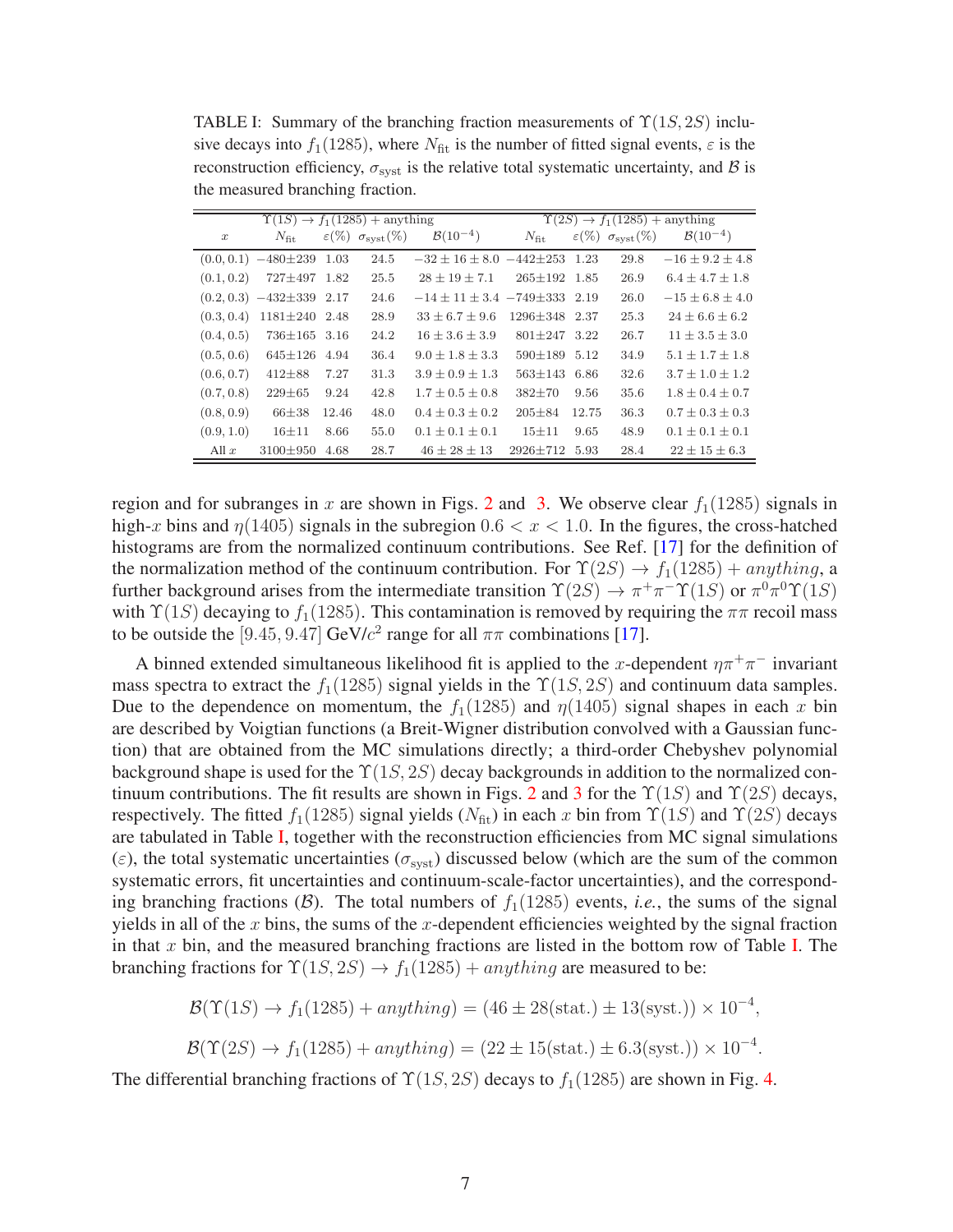

<span id="page-8-0"></span>FIG. 2: (Color online) Invariant mass distributions of the  $f_1(1285)$  candidates in (a) the entire x region and (b-k) for x bins of size 0.1. The dots with error bars are the  $\Upsilon(1S)$  data. The red solid lines are the best fits, and the blue dotted lines represent the total backgrounds. The cross-hatched green histograms are from the normalized continuum contributions.



<span id="page-8-1"></span>FIG. 3: (Color online) Invariant mass distributions of the  $f_1(1285)$  candidates in (a) the entire x region and (b-k) for x bins of size 0.1. The dots with error bars are the  $\Upsilon(2S)$  data. The red solid lines are the best fits, and the blue dotted lines represent the total backgrounds. The green cross-hatched histograms are from the normalized continuum contributions.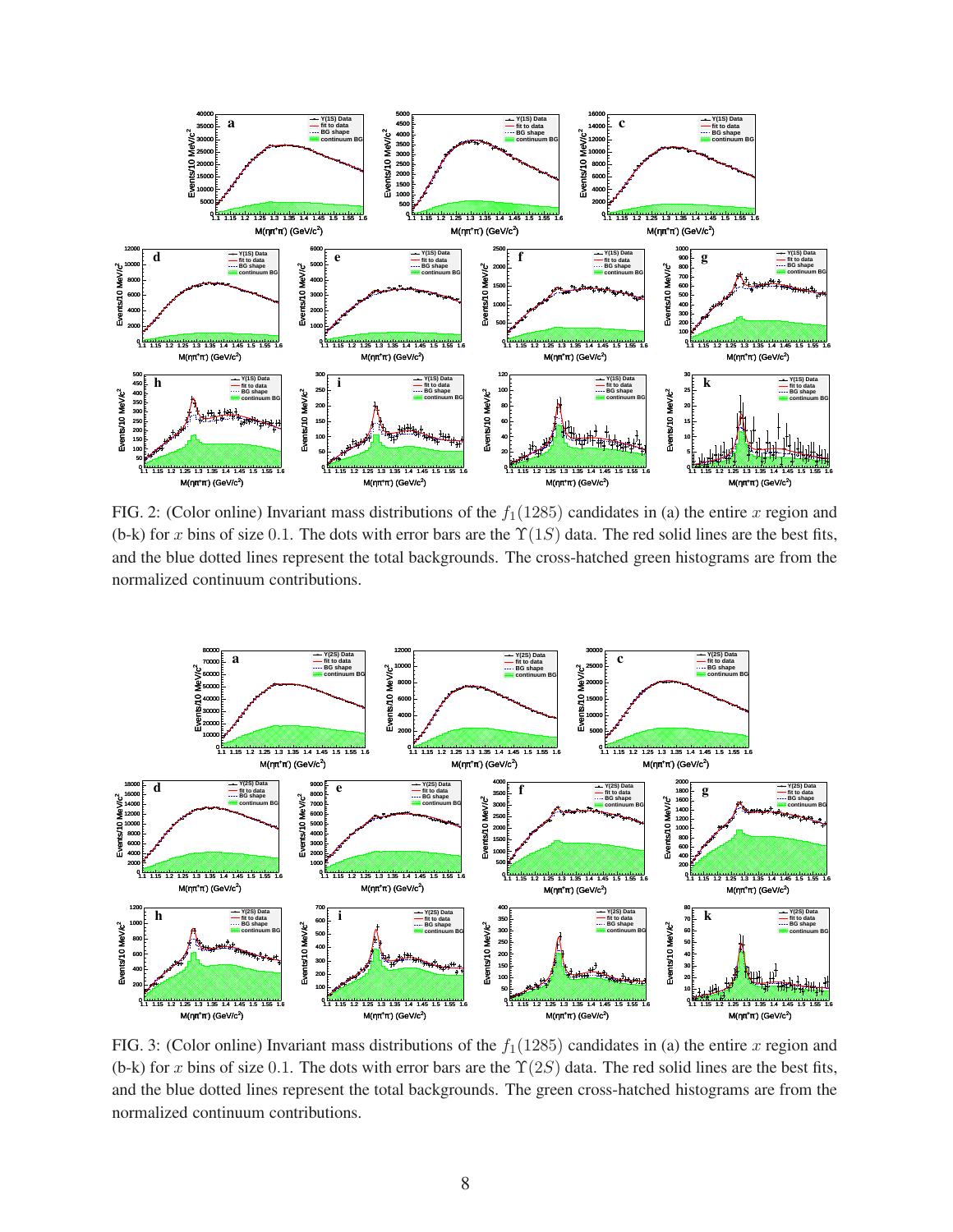

<span id="page-9-0"></span>FIG. 4: (Color online) Differential branching fractions for  $\Upsilon(1S)$  and  $\Upsilon(2S)$  inclusive decays into  $f_1(1285)$ as a function of the scaled momentum x defined in the text. The error bar of each point is the sum of the statistical and systematic errors.

#### IV. MEASUREMENTS OF  $\chi_{bJ} \rightarrow J/\psi + \text{anything}$

The  $\chi_{bJ}$  is identified through the decay  $\Upsilon(2S) \to \gamma \chi_{bJ}$ . The same mass regions of the  $J/\psi$ signal and sidebands are used as in Ref. [\[17](#page-19-16)], *i.e.*, we define the  $J/\psi$  signal region to be the window  $|M_{\ell^+\ell^-} - m_{J/\psi}| < 0.03$  GeV/ $c^2 \sim 2.5\sigma$ ), where  $m_{J/\psi}$  is the  $J/\psi$  nominal mass [\[13](#page-19-12)], while the  $J/\psi$  sideband is 2.97 GeV/ $c^2 < M_{\ell^+\ell^-} < 3.03$  GeV/ $c^2$  or 3.17 GeV/ $c^2 < M_{\ell^+\ell^-} < 3.23$  GeV/ $c^2$ , which is twice as wide as the signal region. After requiring the lepton-pair mass to be within the  $J/\psi$  signal region, Figs. [5](#page-9-1) (a–c) show the distributions of the  $\Upsilon(2S)$  radiative photon energy in the  $e^+e^-$  C.M. frame from MC simulated  $\Upsilon(2S) \to \gamma \chi_{bJ}$ ,  $\chi_{bJ} \to J/\psi + anything$  decays, where each  $\chi_{bJ}$  signal shape is described by the convolution of a BW function with a Novosibirsk [\[29](#page-19-28)] function. Based on the fitted results, the efficiencies are  $(23.87 \pm 0.42)\%$ ,  $(32.21 \pm 0.53)\%$ , and  $(22.96 \pm 0.39)\%$  for  $\chi_{b0}$ ,  $\chi_{b1}$  and  $\chi_{b2}$ , respectively.



<span id="page-9-1"></span>FIG. 5: The spectra of the  $\Upsilon(2S)$  radiative photon energy in the  $e^+e^-$  C.M. frame from MC simulated  $\Upsilon(2S) \rightarrow \gamma \chi_{bJ}, \chi_{bJ} \rightarrow J/\psi + anything$  signal samples for (a)  $\chi_{b0}$ , (b)  $\chi_{b1}$  and (c)  $\chi_{b2}$ , respectively.

As shown in Fig. [6](#page-10-0) of the spectrum of the  $\Upsilon(2S)$  radiative photon energy in the C.M. frame, a clear  $\chi_{b2}$  signal may be observed. After all selection requirements, no backgrounds showing peak distributions are found in the distribution estimated from  $J/\psi$  mass sideband data, nor in the continuum production in the  $\chi_{bJ}$  signal regions, in agreement with the expectation from the  $\Upsilon(2S)$ generic MC samples. An unbinned extended maximum-likelihood fit to the spectrum is performed to extract the signal and background yields in the  $\Upsilon(2S)$  data samples. In the fit, the probability density function (PDF) of each  $\chi_{bJ}$  signal is a BW function convolved with a Novosibirsk function with all the parameters free; for the background PDF, a third-order Chebyshev polynomial function is adopted. The fit yields  $243 \pm 101$ ,  $269 \pm 120$ , and  $462 \pm 105$  events for the  $\chi_{b0}$ ,  $\chi_{b1}$ , and  $\chi_{b2}$  signals, respectively, in the  $\Upsilon(2S)$  data sample. The statistical significances of the  $\chi_{b0}$ ,  $\chi_{b1}$ and  $\chi_{b2}$  signals are estimated to be 1.5 $\sigma$ , 1.1 $\sigma$  and 3.5 $\sigma$ , from the differences of the logarithmic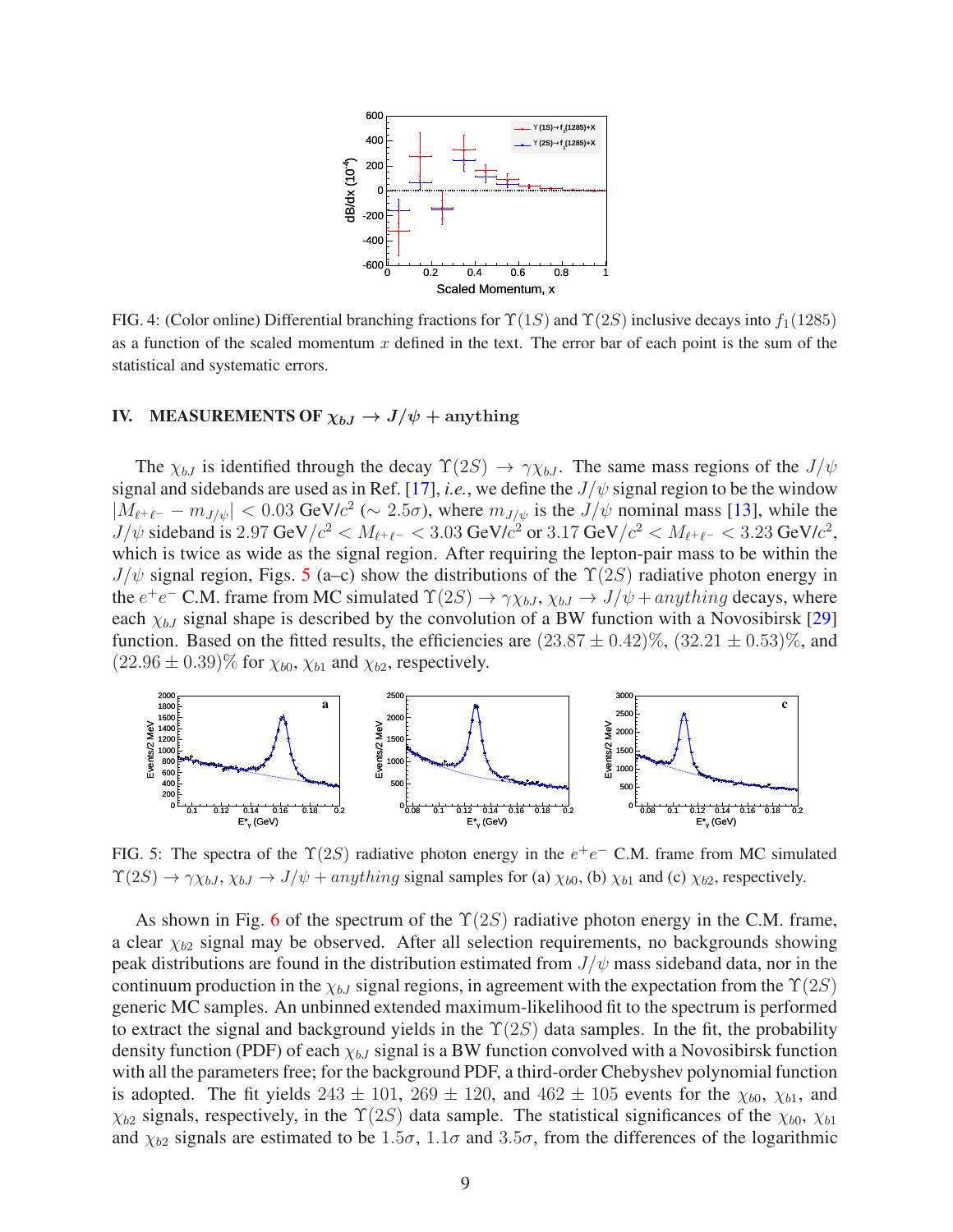likelihoods,  $-2 \ln(\mathcal{L}_0/\mathcal{L}_{\text{max}})$ , where  $\mathcal{L}_0$  and  $\mathcal{L}_{\text{max}}$  are the likelihoods of the fits without and with a signal component, respectively (taking the number of degrees of freedom in each fit into account). For  $\chi_{b2} \rightarrow J/\psi + anything$ , the branching fraction is measured for the first time using

$$
\mathcal{B}(\chi_{b2} \to J/\psi + anything) = \frac{N_{\chi_{b2}}}{N_{\Upsilon(2S)} \times \varepsilon_{\chi_{b2}} \times \mathcal{B}(\Upsilon(2S) \to \gamma \chi_{b2}) \times \mathcal{B}(J/\psi \to \ell^+ \ell^-)},
$$

where  $N_{\chi_{b2}}$  is the number of fitted  $\chi_{b2}$  signal events and  $\varepsilon_{\chi_{b2}}$  is the signal detection efficiency given above. We measure a value of  $(1.50 \pm 0.34 \text{(stat.)} \pm 0.22 \text{(syst.)}) \times 10^{-3}$ . The systematic uncertainties are discussed below. The  $\chi_{b0,b1}$  branching fractions are computed in a similar way. Since the  $\chi_{b0,b1}$  signal significances are less than  $3\sigma$ , we compute 90% credibility level (C.L.) upper limits  $x^{\text{UL}}$  on the  $\chi_{b0,b1}$  signal yields and the branching fractions. For this purpose, we solve the equation  $\int_0^{x^{UL}} \mathcal{L}(x) dx / \int_0^{+\infty} \mathcal{L}(x) dx = 0.9$ , where x is the assumed signal yield or branching fraction, and  $\mathcal{L}(x)$  is the corresponding likelihood of the data. To take into account the systematic uncertainties discussed below, the likelihood is convolved with a Gaussian function whose width equals the total systematic uncertainty. The upper limits for the yields of  $\chi_{b0}$  and  $\chi_{b1}$ are 380 and 432 respectively, and the corresponding upper limits on the branching fractions are  $\mathcal{B}^{\text{UL}}(\chi_{b0} \to J/\psi + \hat{anything}) = 2.3 \times 10^{-3}$  and  $\mathcal{B}^{\tilde{U}L}(\chi_{b1} \to J/\psi + \hat{anything}) = 1.1 \times 10^{-3}$  at 90% C.L.



<span id="page-10-0"></span>FIG. 6: (Color online) The spectra of the  $\Upsilon(2S)$  radiative photon energy in the  $e^+e^-$  C.M. frame in  $\Upsilon(2S)$ data. The dots with error bars are the  $\Upsilon(2S)$  data. The blue solid line is the best fit, and the blue dotted line represents the backgrounds. The magenta shaded histogram is from the normalized  $J/\psi$  sideband and the green cross-hatched histogram is from the normalized continuum contributions described in the text.

#### V. MEASUREMENTS OF  $\chi_{b1} \rightarrow \omega +$  anything

Candidate  $\omega$  mesons are reconstructed via  $\pi^+\pi^-\pi^0$ . We perform a mass-constrained kinematic fit to the selected  $\pi^0$  candidate and require  $\chi^2$  < 10. To remove the backgrounds with  $K^0_S$ , the  $\pi^+\pi^-$  invariant mass is required to be outside the [0.475, 0.515] GeV/ $c^2$  range. After requiring the  $\pi^+\pi^-\pi^0$  invariant mass to be within the  $\omega$  signal region of 0.755 GeV/ $c^2 < M(\pi^+\pi^-\pi^0)$  < 0.805 GeV/ $c^2$ , Fig. [7](#page-11-0) shows the distributions of the energy of the  $\Upsilon(2S)$  radiative photon in the C.M. frame, where the dots represent the  $\Upsilon(2S)$  data and the cross-hatched histogram is from the normalized continuum contributions. We define the  $\chi_{b1}$  signal region as 0.12 GeV  $\langle E_\gamma^* \rangle$ 0.14 GeV and its sideband as 0.075 GeV  $\langle E_{\gamma}^* \rangle$  = 0.095 GeV or 0.18 GeV  $\langle E_{\gamma}^* \rangle$  = 0.20 GeV,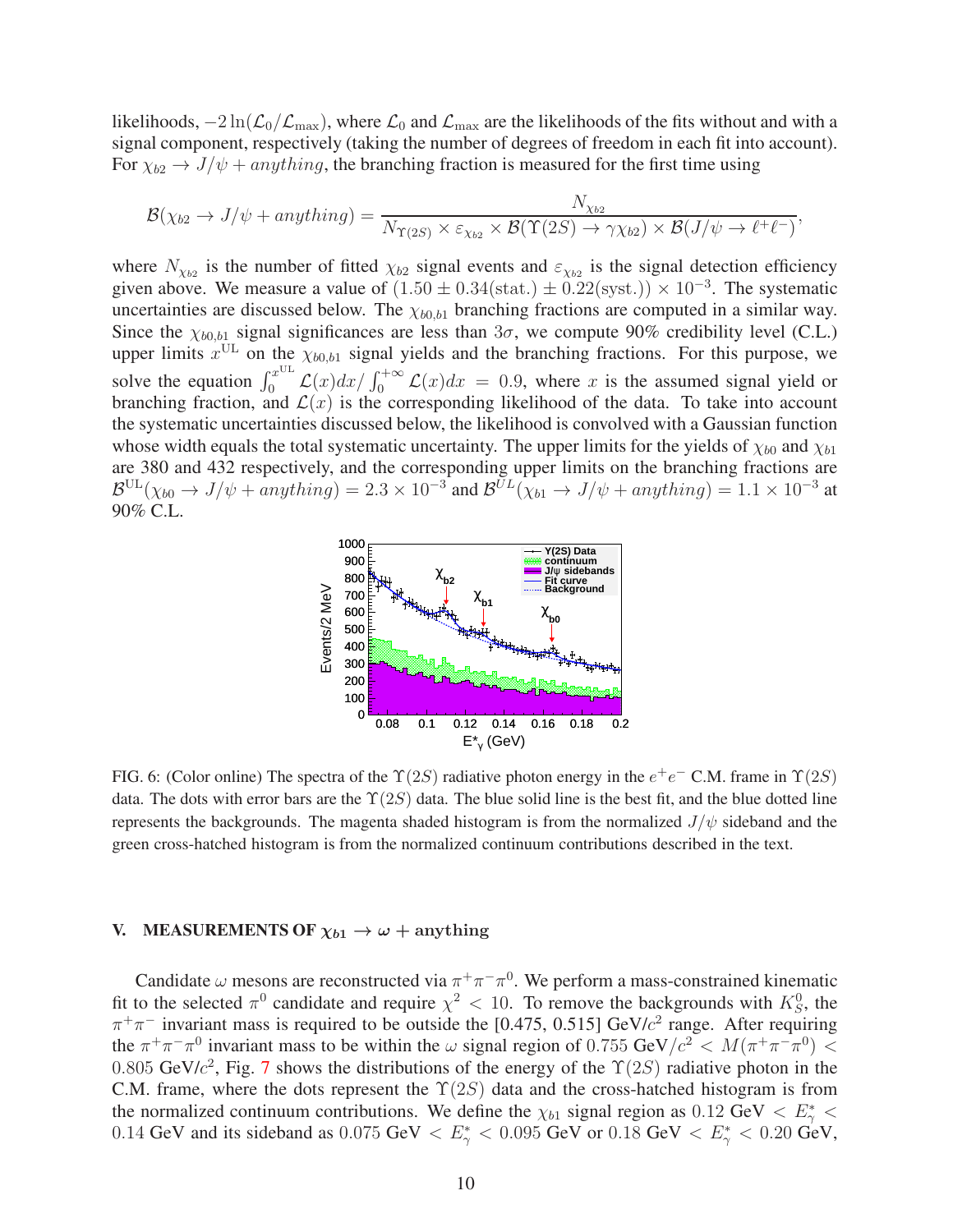which is twice as wide as the signal region. From the histogram, no  $\chi_{b1}$  signal is present in the continuum contributions.



<span id="page-11-0"></span>FIG. 7: (Color online) The spectra of the  $\Upsilon(2S)$  radiative photon energy in the  $e^+e^-$  C.M. frame, where the dots with imperceptible error bars are the  $\Upsilon(2S)$  data and the magenta cross-hatched histogram is from the normalized continuum contributions. The red solid arrows indicate the selected  $\chi_{b1}$  signal region, and the black dashed arrows show the two ranges of the  $\chi_{b1}$  sideband.

After the application of the above requirements, the  $\pi^+\pi^-\pi^0$  invariant mass distribution from MC simulated  $\chi_{b1} \to \omega + anything$  signal sample is shown in Fig. [8a](#page-12-0). In the fit to this distribution, a Voigtian function is used for the  $\omega$  signal shape and a second-order Chebyshev polynomial function is used for the background shape. Based on the fitted result, the efficiency is  $(10.9 \pm 1.000)$ 0.1)%. Figure [8b](#page-12-0) shows the distributions of the  $\pi^+\pi^-\pi^0$  invariant mass from the  $\Upsilon(2S)$  data (the dots with error bars) and the normalized  $\chi_{b1}$  sideband events (the cross-hatched histogram). From the plot, the observed  $\omega$  signals in the normalized  $\chi_{b1}$  sideband account for most of the events in the  $\chi_{b1}$  signal region.

A simultaneous binned extended maximum likelihood fit is applied to the  $\pi^+\pi^-\pi^0$  invariant mass spectra to extract the  $\omega$  signal yields in the  $\chi_{b1}$  signal region and its sideband. The  $\omega$  signal shape is described by a Voigtian function with the values of the parameters fixed to those from the fit to MC-simulated signals; a second-order Chebyshev polynomial background shape is used for the  $\chi_{b1}$  decay backgrounds in addition to the normalized  $\chi_{b1}$  sideband. The fitted  $\omega$  signal yield is  $51054 \pm 12943$  and the estimated statistical significance is  $4.1\sigma$ . Hence, the branching fraction for  $\chi_{b1} \rightarrow \omega + anything$  is measured for the first time to be

$$
\mathcal{B}(\chi_{b1} \to \omega + anything) = (4.9 \pm 1.3(\text{stat.}) \pm 0.6(\text{syst.})) \times 10^{-2}.
$$

#### VI. SEARCH FOR  $X_{\text{tetra}}$  IN  $\Upsilon(1S)$ ,  $\Upsilon(2S)$ , AND  $\chi_{b1}$  DECAYS

We generate a large number of MC samples for  $\Upsilon(1S, 2S) \rightarrow \chi_{c1} + X_{\text{tetra}}$ ,  $\Upsilon(1S, 2S) \rightarrow$  $f_1(1285) + X_{\text{tetra}}, \chi_{b1} \to J/\psi + X_{\text{tetra}}$ , and  $\chi_{b1} \to \omega + X_{\text{tetra}}$  with  $X_{\text{tetra}}$  masses varying from 1.16 to 2.46 GeV/ $c^2$  in steps of 0.10 GeV/ $c^2$  and widths varying from 0.0 to 0.3 GeV in steps of 0.1 GeV, using the same decay modes as in Ref. [\[17\]](#page-19-16). After applying all the event selections in Ref. [\[17](#page-19-16)], all relevant efficiencies are obtained; they are displayed graphically in Fig. [9.](#page-12-1) Since the event selection requirements are independent of the recoil part of the  $\chi_{c1}$ ,  $f_1(1285)$ ,  $J/\psi$ ,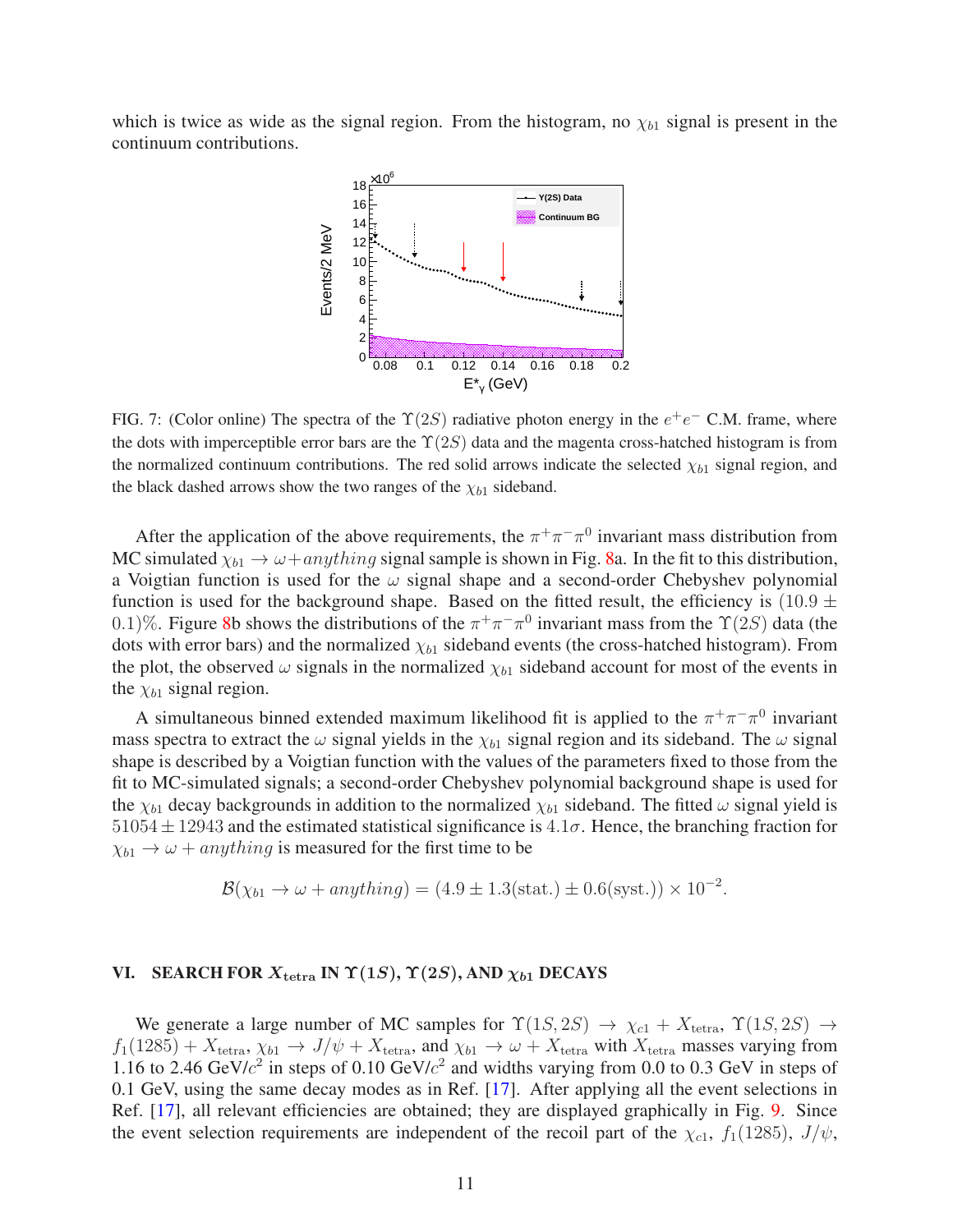

<span id="page-12-0"></span>FIG. 8: (Color online) The  $\pi^+\pi^-\pi^0$  invariant mass spectra from (a) MC simulated  $\chi_{b1} \to \omega + anything$ signal sample and (b)  $\Upsilon(2S)$  data. The dots represent the data. The cross-hatched histogram in (b) represents the normalized  $\chi_{b1}$  sideband; the inset shows the fitted background-subtracted distribution. The blue solid lines are the best fits, and the blue dotted lines represent the backgrounds.

and  $\omega$  in the studied channels, the detection efficiencies are only related to the recoil masses. The efficiencies versus  $X_{\text{tetra}}$  mass in the entire region from 1.16 to 3.0 GeV/ $c^2$  are displayed graphically in Fig. [9](#page-12-1) for the studied production modes. The fitted curves show the second-order Chebyshev polynomials used to model these efficiencies.



<span id="page-12-1"></span>FIG. 9: (Color online) Reconstruction efficiencies for (a)  $\Upsilon(1S) \to \chi_{c1} + X_{\text{tetra}}$ , (b)  $\Upsilon(2S) \to \chi_{c1} + X_{\text{tetra}}$ , (c)  $\Upsilon(1S) \rightarrow f_1(1285) + X_{\text{tetra}}$ , (d)  $\Upsilon(2S) \rightarrow f_1(1285) + X_{\text{tetra}}$ , (e)  $\chi_{b1} \rightarrow J/\psi + X_{\text{tetra}}$  and (f)  $\chi_{b1} \to \omega + X_{\text{tetra}}$  as a function of the assumed  $X_{\text{tetra}}$  masses, with  $X_{\text{tetra}}$  widths varying from 0.0 to 0.3 GeV in steps of 0.1 GeV. The four solid lines in each panel, one for each  $X_{\text{tetra}}$  width, are the fits of a second-order Chebyshev polynomial to these data.

In the channels analyzed below,  $\Upsilon(1S, 2S) \rightarrow \chi_{c1} + X_{\text{tetra}}, \Upsilon(1S, 2S) \rightarrow f_1(1285) + X_{\text{tetra}}$ ,  $\chi_{b1} \to J/\psi + X_{\text{tetra}}$ , and  $\chi_{b1} \to \omega + X_{\text{tetra}}$ , we search for the  $X_{\text{tetra}}$  signals in the recoil mass spectra of the  $\chi_{c1}$ ,  $f_1(1285)$ ,  $J/\psi$ , and  $\omega$ , respectively, with  $X_{\text{tetra}}$  widths between 0.0 and 0.3 GeV in steps of 0.1 GeV. All recoil mass spectra are taken from Ref. [\[17](#page-19-16)] with a focused view of the low-mass region.

For  $\Upsilon(1S, 2S) \to \chi_{c1} + X_{\text{tetra}}$ , the  $\chi_{c1}$  is reconstructed via its decay into  $\gamma J/\psi$ ,  $J/\psi \to \ell^+ \ell^-$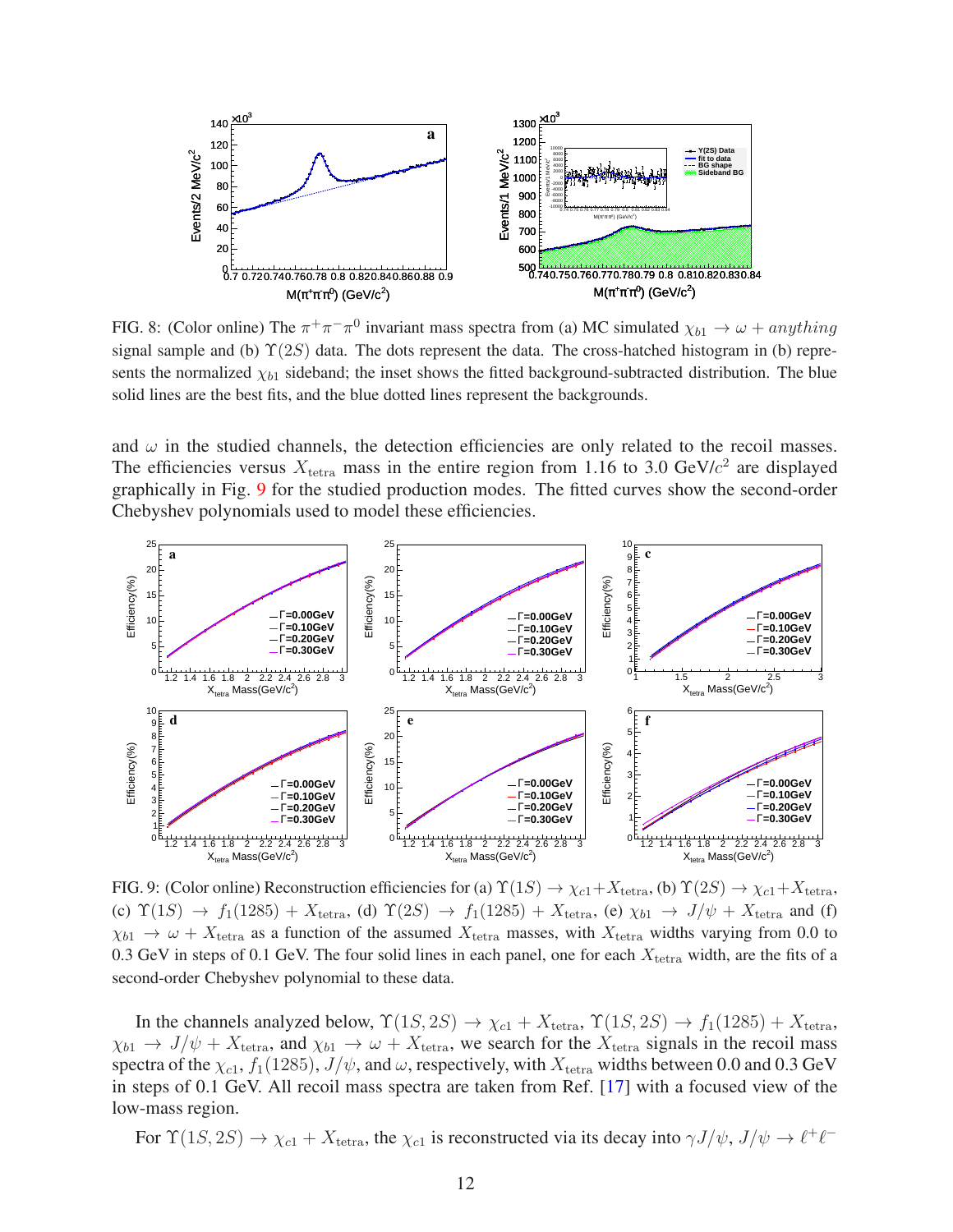$(\ell = e \text{ or } \mu)$ . Figure [10](#page-13-0) shows the recoil mass spectra of  $\chi_{c1}$  candidates in the  $\Upsilon(1S, 2S)$  data, where the shaded histograms are from the normalized  $\chi_{c1}$  sideband and the cross-hatched histograms show the normalized continuum contributions. See Ref. [\[17](#page-19-16)] for the definition of the  $\chi_{c1}$  sideband and the normalization method of the continuum contribution. There are no evident signals for any of the  $X_{\text{tetra}}$  states at any of the masses. In the entire region of study, the most significant signal is observed at an  $X_{\text{tetra}}$  mass of 2.46 (2.26) GeV/ $c^2$  and width of 0.3 (0.0) GeV with a statistical significance of  $1.4\sigma (0.6\sigma)$  in  $\Upsilon(1S) (\Upsilon(2S))$  data. Since the number of selected signal candidate events is small, we obtain the 90% C.L. upper limit of the signal yield  $(N^{UL})$  at each  $X_{\text{tetra}}$  mass point by using the frequentist approach [\[30\]](#page-19-29) implemented in the POLE (Poissonian limit estimator) program [\[31](#page-19-30)], where each mass region is selected to contain 95% of the signal according to MC simulations, the number of observed signal events is counted directly, and the number of expected background events is estimated from the sum of the normalized  $\chi_{c1}$  sideband and continuum contributions. The systematic uncertainties discussed below are taken into account.



<span id="page-13-0"></span>FIG. 10: (Color online) The  $\chi_{c1}$  recoil mass spectra in the (a)  $\Upsilon(1S)$  and (b)  $\Upsilon(2S)$  data samples. The shaded histograms are from the normalized  $\chi_{c1}$  sideband and the cross-hatched histograms show the normalized continuum contributions [\[17](#page-19-16)].

The calculated upper limits on the numbers of signal events  $(N<sup>UL</sup>)$  and branching fraction  $(\mathcal{B}^{UL})$  for each  $X_{\text{tetra}}$  state with  $X_{\text{tetra}}$  masses from 1.16 to 2.46 GeV/ $c^2$  and widths from 0.0 to 0.3 GeV in  $\Upsilon(1S, 2S)$  data are listed in Table [II,](#page-18-0) together with the reconstruction efficiencies ( $\varepsilon$ ) and the systematic uncertainties ( $\sigma_{\text{syst}}$ ). The results are displayed graphically in Fig. [11.](#page-13-1)



<span id="page-13-1"></span>FIG. 11: (Color online) The upper limits on the branching fractions for (a)  $\Upsilon(1S) \to \chi_{c1} + X_{\text{tetra}}$  and (b)  $\Upsilon(2S) \to \chi_{c1} + X_{\text{tetra}}$  as a function of the assumed  $X_{\text{tetra}}$  mass with widths fixed at 0.0, 0.1, 0.2, and 0.3 GeV.

For  $\Upsilon(1S, 2S) \to f_1(1285) + X_{\text{tetra}}, f_1(1285)$  candidates are reconstructed via  $\eta \pi^+ \pi^-$ ,  $\eta \to$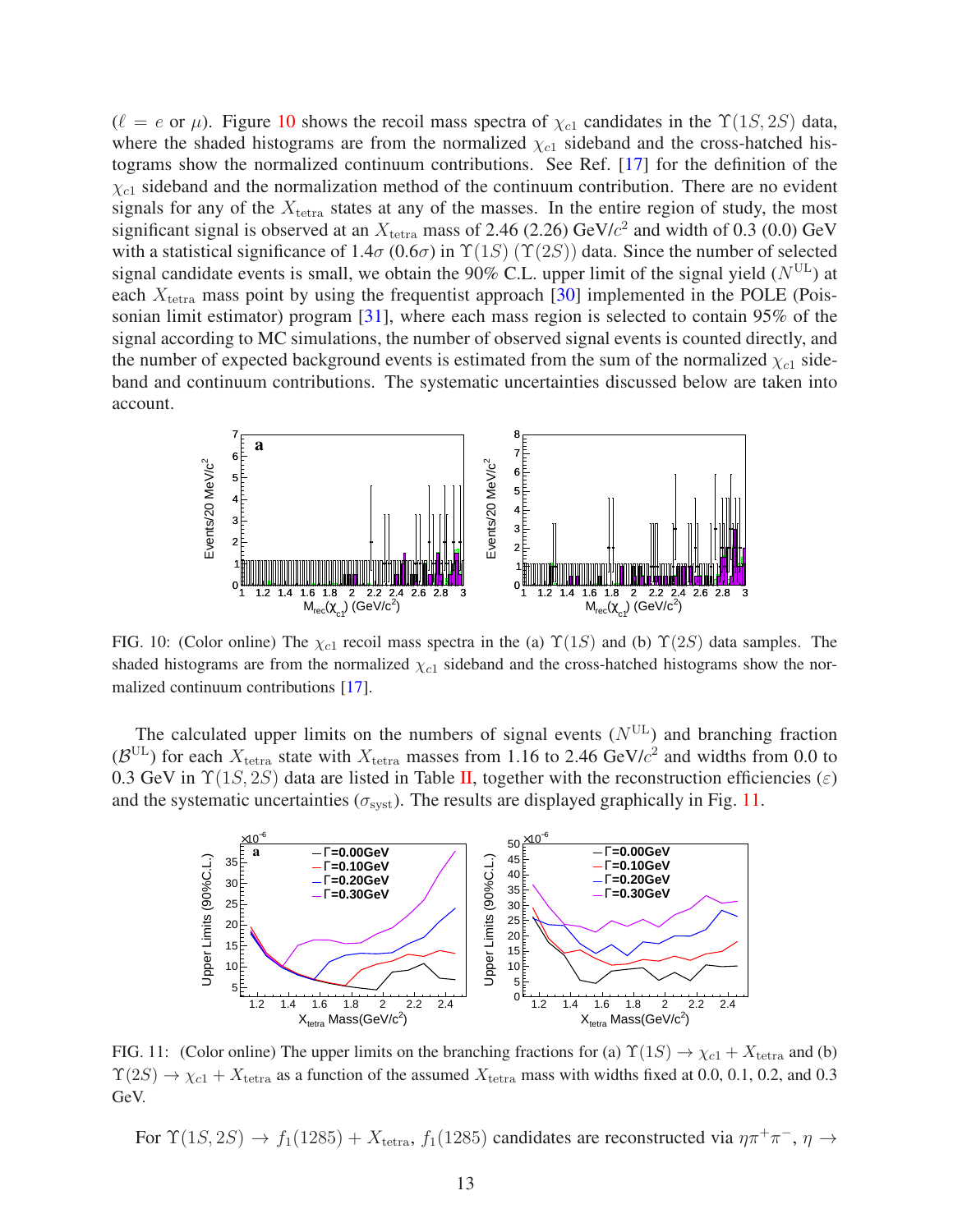$γγ$ . Figure [12](#page-14-0) shows the recoil mass spectra of the  $f_1(1285)$  in  $Y(1S, 2S)$  data, together with the backgrounds from the normalized  $f_1(1285)$  sideband and the normalized continuum contributions. No evident  $X_{\text{tetra}}$  signals are seen. An unbinned extended maximum-likelihood fit repeated with  $X_{\text{tetra}}$  masses from 1.46 to 2.46 GeV/ $c^2$  in steps of 0.10 GeV/ $c^2$ , and with  $X_{\text{tetra}}$  widths from 0.0 to 0.3 GeV in steps of 0.1 GeV, is applied to the recoil mass spectra. The signal shape of each  $X<sub>tetra</sub>$  signal is described with a BW function convolved with a Novosibirsk function, where all parameter values are fixed to those from the fit to the MC-simulated signals. Since no backgrounds showing peak distributions are found, a second-order Chebyshev polynomial shape is used for the backgrounds. The fit result for the  $X_{\text{tetra}}$  signal with its mass fixed at 1.66 GeV/ $c^2$  (a theoretically predicted mass for a scalar tetraquark state [\[16\]](#page-19-15)) and width fixed at 0.10 GeV is shown in Fig. [12.](#page-14-0) The fit yields 1.7±4.7 (-0.3±9.8) events for the  $X_{\text{tetra}}$  signals in the  $\Upsilon(1S)$  ( $\Upsilon(2S)$ ) data sample. In the whole mass region of interest, the most significant signal is observed at an  $X_{\text{tetra}}$  mass of 2.26 (2.16) GeV/ $c^2$  and width of 0.0 (0.3) GeV with a statistical significance of 1.1 $\sigma$  (1.8 $\sigma$ ) in  $\Upsilon(1S)$   $(\Upsilon(2S))$  data.



<span id="page-14-0"></span>FIG. 12: (Color online) The  $f_1(1285)$  recoil mass spectra in the (a)  $\Upsilon(1S)$  and (b)  $\Upsilon(2S)$  data samples. The blue solid curves show the results of the fit described in the text, including the  $X_{\text{tetra}}$  states with widths fixed at 0.10 GeV and masses fixed at 1.66 GeV/ $c<sup>2</sup>$  indicated by the arrows. The nearly imperceptible blue dashed curves show the fitted background. The magenta shaded histograms are from the normalized  $f_1(1285)$  sideband and the green cross-hatched histograms show the normalized continuum contributions.

For  $\chi_{b1} \to J/\psi + X_{\text{tetra}}$ , the  $\chi_{b1}$  is identified through the decay  $\Upsilon(2S) \to \gamma \chi_{b1}$ . Figure [13](#page-15-0) shows the recoil mass spectrum of  $\gamma J/\psi$  in  $\Upsilon(2S)$  data, together with the background estimated from the normalized  $J/\psi$  sideband and the normalized continuum contributions. No evident  $X_{\text{tetra}}$ signal is observed. An unbinned extended maximum-likelihood fit is applied to the  $\gamma J/\psi$  recoil mass spectrum. The result of the fit with the  $X_{\text{tetra}}$  mass fixed at 1.66 GeV/ $c^2$  and width fixed at 0.10 GeV is shown in Fig. [13.](#page-15-0) This fit yields  $8.9 \pm 5.8$   $X_{\text{tetra}}$  signal events. In the entire region of study, the most significant signal is observed at an  $X_{\text{tetra}}$  mass of 1.76 GeV/ $c^2$  and width of 0.1 GeV, with a statistical significance of  $2.8\sigma$ .

For  $\chi_{b1} \to \omega + X_{\text{tetra}}$ ,  $\omega$  candidates are reconstructed via  $\pi^+ \pi^- \pi^0$ ,  $\pi^0 \to \gamma \gamma$ . Figure [14](#page-15-1) shows the recoil mass spectrum of  $\gamma\omega$  for events in the  $\omega$  signal region, along with the backgrounds from the normalized  $\omega$  sideband and the normalized continuum contributions. No evident  $X_{\text{tetra}}$ signal is observed. An unbinned extended maximum-likelihood fit is applied to the  $\gamma\omega$  recoil mass spectrum. The result of the fit including the  $X_{\text{tetra}}$  signal with its mass fixed at 1.66 GeV/ $c^2$  and width fixed at 0.10 GeV is shown in Fig. [14.](#page-15-1) This fit yields  $-7.8 \pm 9.1$   $X_{\text{tetra}}$  signal events. In the entire region of study, the most significant signal is observed at an  $X_{\text{tetra}}$  mass of 2.26 GeV/ $c^2$  and width of 0.1 GeV, with a statistical significance of  $2.2\sigma$ .

Considering the yields for  $\Upsilon(1S, 2S) \rightarrow f_1(1285) + X_{\text{tetra}}, \chi_{b1} \rightarrow J/\psi + X_{\text{tetra}}$  and  $\chi_{b1} \rightarrow$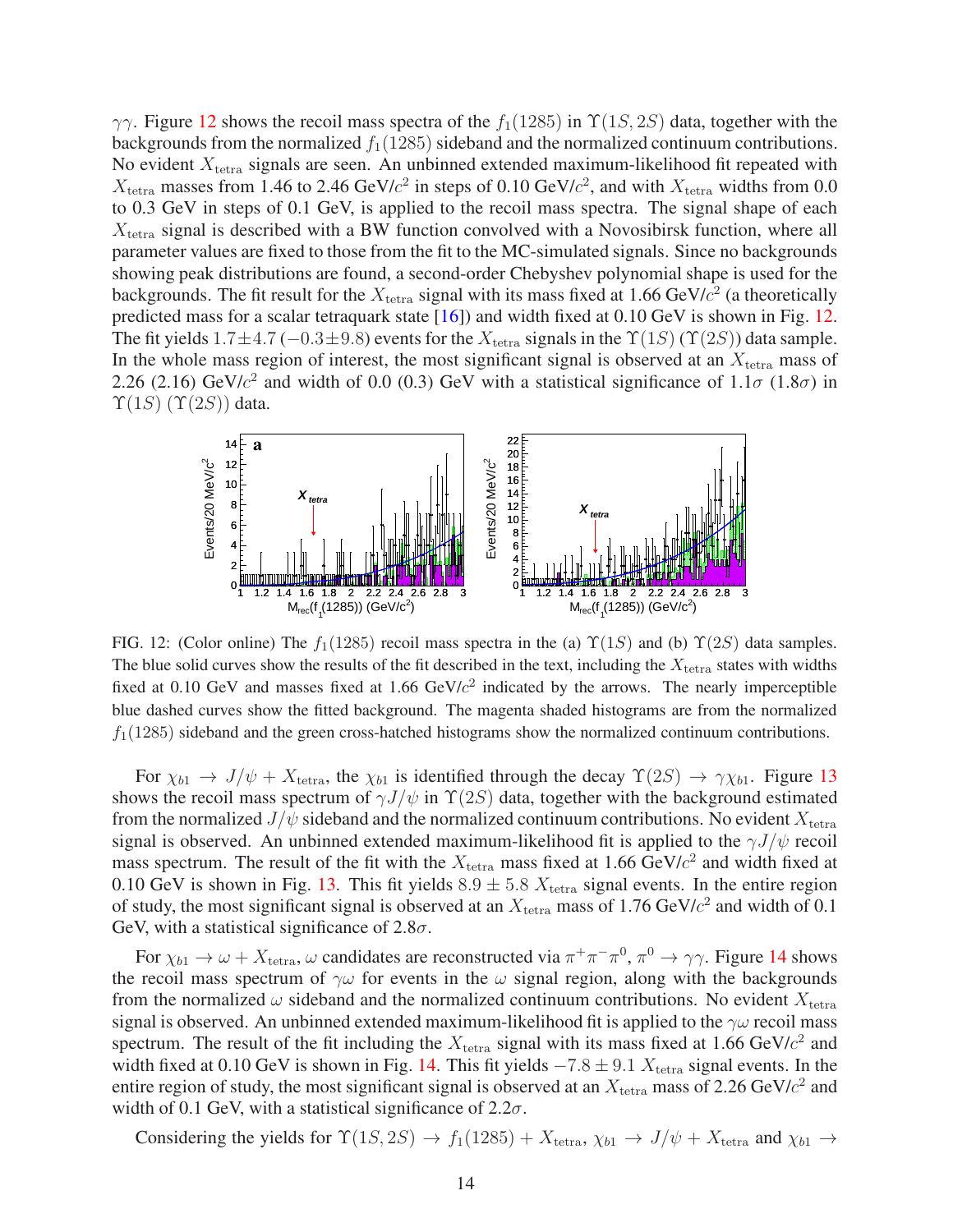

<span id="page-15-0"></span>FIG. 13: (Color online) The  $\gamma J/\psi$  recoil mass spectrum for  $\Upsilon(2S) \to \gamma \chi_{b1} \to \gamma J/\psi + anything$  in the  $\Upsilon(2S)$  data sample. The blue solid curve shows the result of the fit described in the text, including the  $X_{\text{tetra}}$  state with a width fixed to 0.10 GeV and a mass fixed at 1.66 GeV/ $c^2$  indicated by the arrow. The blue dashed curve shows the fitted background. The magenta shaded histogram is from the normalized  $J/\psi$ sideband and the green cross-hatched histogram shows the normalized continuum contributions.



<span id="page-15-1"></span>FIG. 14: (Color online) The  $\gamma\omega$  recoil mass spectrum for  $\Upsilon(2S) \to \gamma \chi_{b1} \to \gamma\omega + anything$  in the  $\Upsilon(2S)$ data sample. The blue solid curve shows the result of the fit described in the text, including the  $X_{\text{tetra}}$  state with a width fixed to 0.10 GeV and a mass fixed at 1.66 GeV/ $c^2$  indicated by the arrow. The blue dashed curve shows the fitted background. The magenta shaded histogram is from the normalized  $\omega$  sideband and the green cross-hatched histogram shows the normalized continuum contributions.

 $\omega + X_{\text{tetra}}$  are very small, we determine the 90% C.L. upper limits on the  $X_{\text{tetra}}$  signal yields  $(N^{UL})$  for  $M(X_{\text{tetra}}) < 1.46$  GeV/ $c^2$  following the procedure in Ref. [\[31](#page-19-30)] as described above for  $\Upsilon(1S, 2S) \to \chi_{c1} + X_{\text{tetra}}$ , and for  $M(X_{\text{tetra}}) > 1.46 \,\text{GeV}/c^2$  using the same method as described for  $\chi_{b0,b1} \to J/\psi + anything$ . Here, the systematic errors have been taken into account in the determination of  $N^{UL}$ .

The calculated upper limits on the numbers of signal events  $(N<sup>UL</sup>)$  and branching fraction  $(\mathcal{B}^{\mathrm{UL}})$  for  $\Upsilon(1S, 2S) \to f_1(1285) + X_{\mathrm{tetra}}, \chi_{b1} \to J/\psi + X_{\mathrm{tetra}}$  and  $\chi_{b1} \to \omega + X_{\mathrm{tetra}}$  with  $X_{\mathrm{tetra}}$ masses from 1.16 to 2.46  $GeV/c^2$  and widths from 0.0 to 0.3 GeV are listed in Table [II,](#page-18-0) together with the reconstruction efficiencies ( $\varepsilon$ ) and the systematic uncertainties ( $\sigma_{syst}$ ). The results are displayed graphically in Fig. [15.](#page-16-0)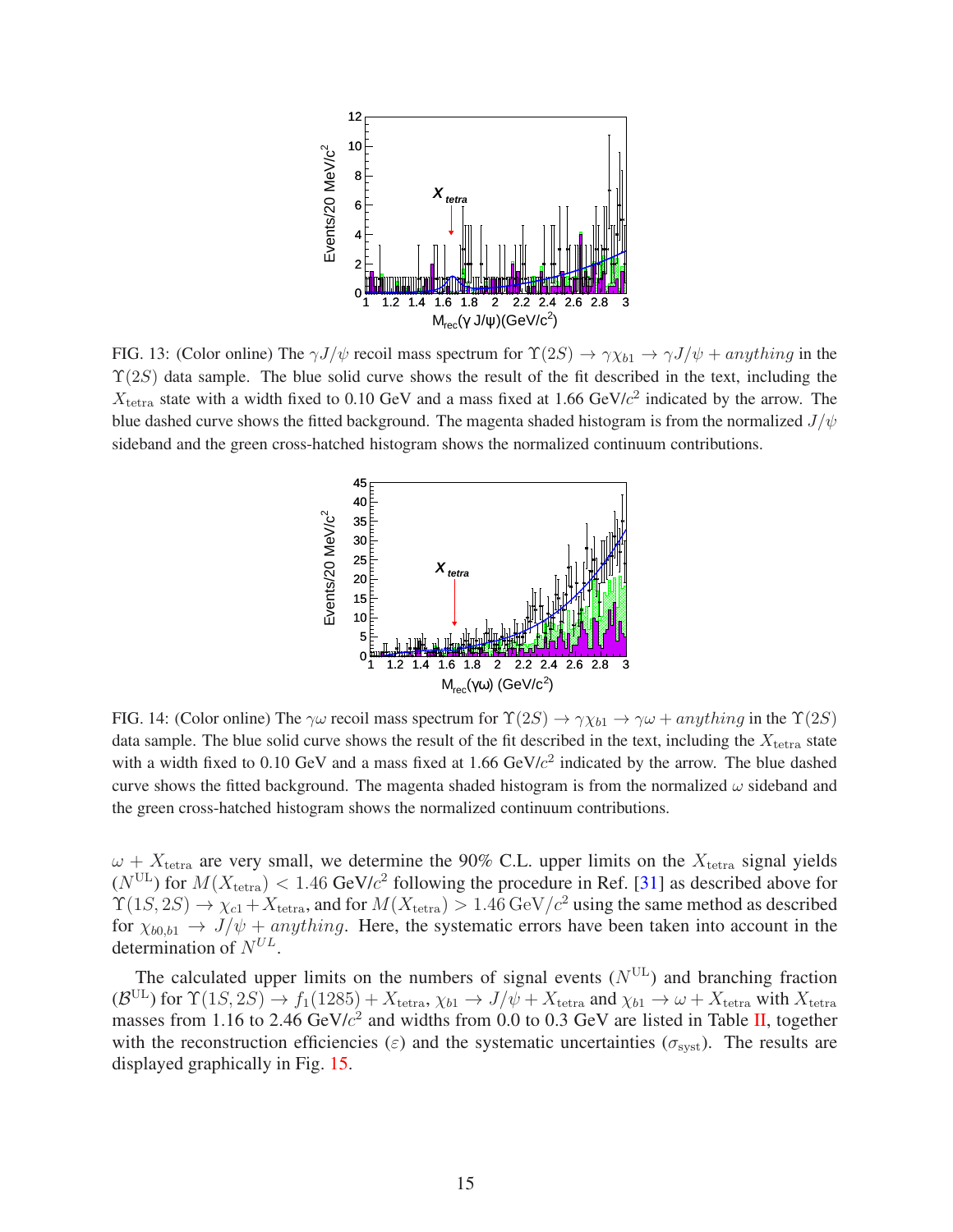

<span id="page-16-0"></span>FIG. 15: (Color online) The upper limits on the branching fractions for (a)  $\Upsilon(1S) \rightarrow f_1(1285) + X_{\text{tetra}}$ , (b)  $\Upsilon(2S) \rightarrow f_1(1285) + X_{\text{tetra}}$ , (c)  $\chi_{b1} \rightarrow J/\psi + X_{\text{tetra}}$ , and (d)  $\chi_{b1} \rightarrow \omega + X_{\text{tetra}}$  as a function of the assumed  $X_{\text{tetra}}$  mass with widths fixed at 0.0, 0.1, 0.2, and 0.3 GeV, respectively.

#### VII. SYSTEMATIC UNCERTAINTIES

Most of the systematic errors in the branching fraction measurements are the same as in Ref. [\[17](#page-19-16)], including tracking reconstruction, photon reconstruction, particle identification, trigger efficiency, the branching fractions of the intermediate states, and the total numbers of  $\Upsilon(1S)$  and  $\Upsilon(2S)$  events; the notable exception is the dominant systematic error from the fit uncertainty. By changing the order of the background polynomial and the range of the fit, the model-dependent relative difference in the signal yields (or the upper limits for those modes with statistically insignificant branching fractions) is obtained; this is taken as the systematic error due to the uncertainty of the fit. The estimation of the continuum contributions in the  $f_1(1285)$  inclusive production processes assumes a  $1/s^2$  dependence. The analysis is repeated assuming a  $1/s$  or  $1/s^3$  dependence and the largest change in the fitted  $f_1(1285)$  signal yield is taken as a systematic uncertainty. Assuming that all of these systematic-error sources are independent, the total systematic errors are summed in quadrature and listed in Table [II](#page-18-0) for all the studied modes for each hypothesized  $X_{\text{tetra}}$ mass.

#### VIII. SUMMARY

In summary, utilizing the recoil mass spectra of the  $\chi_{c1}$ ,  $f_1(1285)$ ,  $J/\psi$ , and  $\omega$  in the channels  $\Upsilon(1S, 2S) \to \chi_{c1} + G_{0}$ —,  $\Upsilon(1S, 2S) \to f_1(1285) + G_{0}$ —,  $\chi_{b1} \to J/\psi + G_{0}$ —, and  $\chi_{b1} \to$  $\omega + G_{0}$ -- [\[17](#page-19-16)], respectively, we report the first search for the light tetraquark states predicted with a mass of  $1.66 \pm 0.14$  GeV/ $c^2$  and  $J^{PC} = 0^{-2}$ , and with a mass in the region 1.18–1.43 GeV/ $c^2$  and  $J^{PC} = 1^{+-}$  [\[16](#page-19-15)]. No evident signal is found below 3 GeV/ $c^2$  in the above processes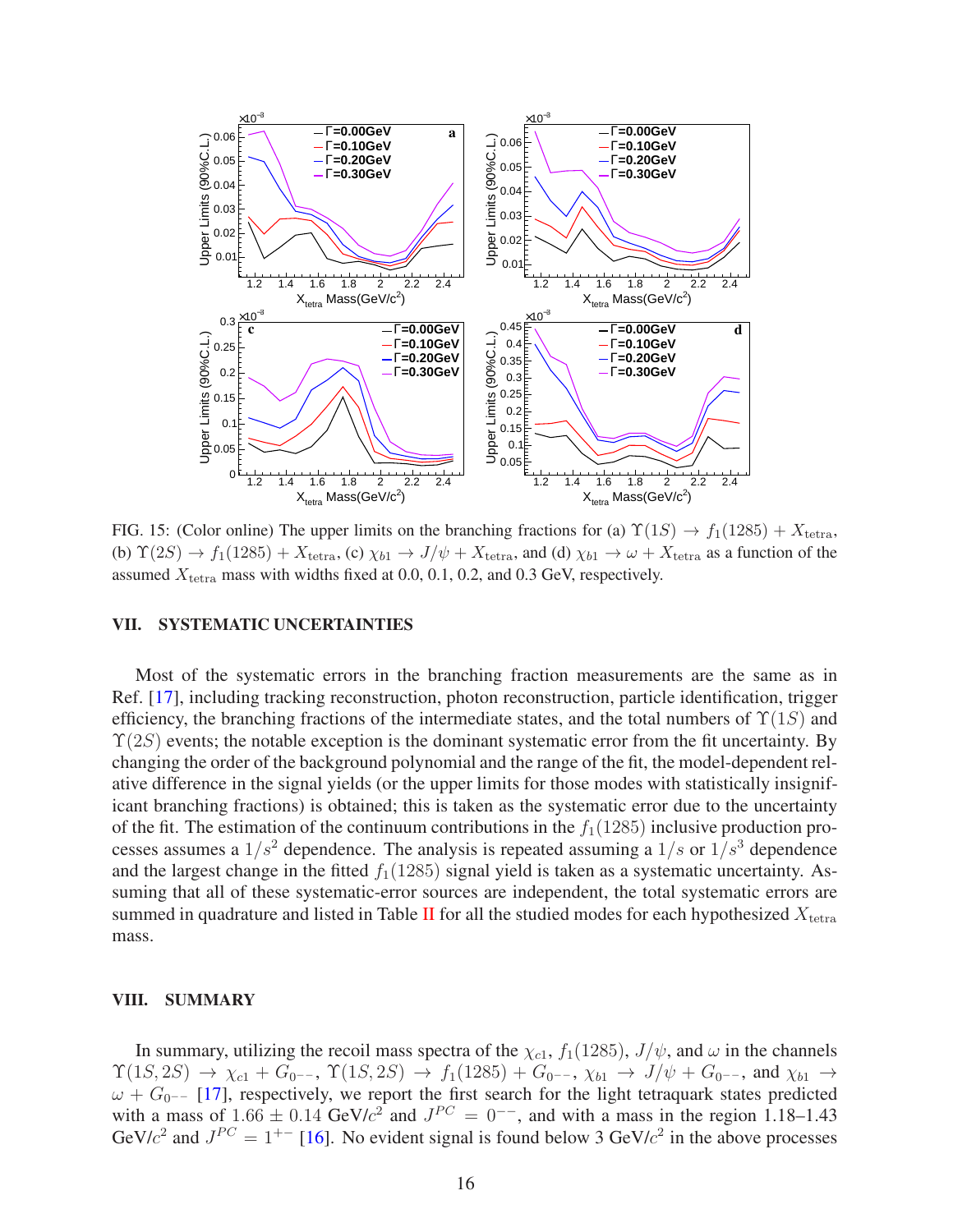and 90% C.L. upper limits are set on the branching fractions. Figures [11](#page-13-1) and [15](#page-16-0) show the upper limits on the branching fractions as a function of the tetraquark masses. In addition, as byproducts of the search, we measure the inclusive  $f_1(1285)$  production in  $\Upsilon(1S, 2S)$ ,  $J/\psi$  production in  $\chi_{bJ}$  ( $J = 0, 1, 2$ ), and  $\omega$  production in  $\chi_{b1}$ . The corresponding branching fractions are measured for the first time to be  $\mathcal{B}(\Upsilon(1S) \to f_1(1285) + anything) = (46 \pm 28(stat.) \pm 13(syst.)) \times$ 10<sup>-4</sup>,  $\mathcal{B}(\Upsilon(2S) \rightarrow f_1(1285) + anything) = (22 \pm 15(stat.) \pm 6.3(syst.)) \times 10^{-4}, \mathcal{B}(\chi_{b2} \rightarrow$  $J/\psi + any thing) = (1.50 \pm 0.34 \text{(stat.)} \pm 0.22 \text{(syst.)}) \times 10^{-3}$ , and  $\mathcal{B}(\chi_{b1} \to \omega + anything) =$  $(4.9 \pm 1.3(\text{stat.}) \pm 0.6(\text{syst.})) \times 10^{-2}$ , and the 90% C.L. upper limits on the branching fractions  $\mathcal{B}(\chi_{b0} \to J/\psi + anything)$  < 2.3 × 10<sup>-3</sup> and  $\mathcal{B}(\chi_{b1} \to J/\psi + anything)$  < 1.1 × 10<sup>-3</sup> are determined for the first time.

#### IX. ACKNOWLEDGMENTS

We thank the KEKB group for the excellent operation of the accelerator; the KEK cryogenics group for the efficient operation of the solenoid; and the KEK computer group, the National Institute of Informatics, and the PNNL/EMSL computing group for valuable computing and SINET5 network support. We acknowledge support from the Ministry of Education, Culture, Sports, Science, and Technology (MEXT) of Japan, the Japan Society for the Promotion of Science (JSPS), and the Tau-Lepton Physics Research Center of Nagoya University; the Australian Research Council; Austrian Science Fund under Grant No. P 26794-N20; the National Natural Science Foundation of China under Contracts No. 10575109, No. 10775142, No. 10875115, No. 11175187, No. 11475187, No. 11521505 and No. 11575017; the Chinese Academy of Science Center for Excellence in Particle Physics; the Ministry of Education, Youth and Sports of the Czech Republic under Contract No. LTT17020; the Carl Zeiss Foundation, the Deutsche Forschungsgemeinschaft, the Excellence Cluster Universe, and the VolkswagenStiftung; the Department of Science and Technology of India; the Istituto Nazionale di Fisica Nucleare of Italy; the WCU program of the Ministry of Education, National Research Foundation (NRF) of Korea Grants No. 2011-0029457, No. 2012-0008143, No. 2014R1A2A2A01005286, No. 2014R1A2A2A01002734, No. 2015R1A2A2A01003280, No. 2015H1A2A1033649, No. 2016R1D1A1B01010135, No. 2016K1A3A7A09005603, No. 2016K1A3A7A09005604, No. 2016R1D1A1B02012900, No. 2016K1A3A7A09005606, No. NRF-2013K1A3A7A06056592; the Brain Korea 21-Plus program, Radiation Science Research Institute, Foreign Large-size Research Facility Application Supporting project and the Global Science Experimental Data Hub Center of the Korea Institute of Science and Technology Information; the Polish Ministry of Science and Higher Education and the National Science Center; the Ministry of Education and Science of the Russian Federation and the Russian Foundation for Basic Research; the Slovenian Research Agency; Ikerbasque, Basque Foundation for Science and MINECO (Juan de la Cierva), Spain; the Swiss National Science Foundation; the Ministry of Education and the Ministry of Science and Technology of Taiwan; and the U.S. Department of Energy and the National Science Foundation.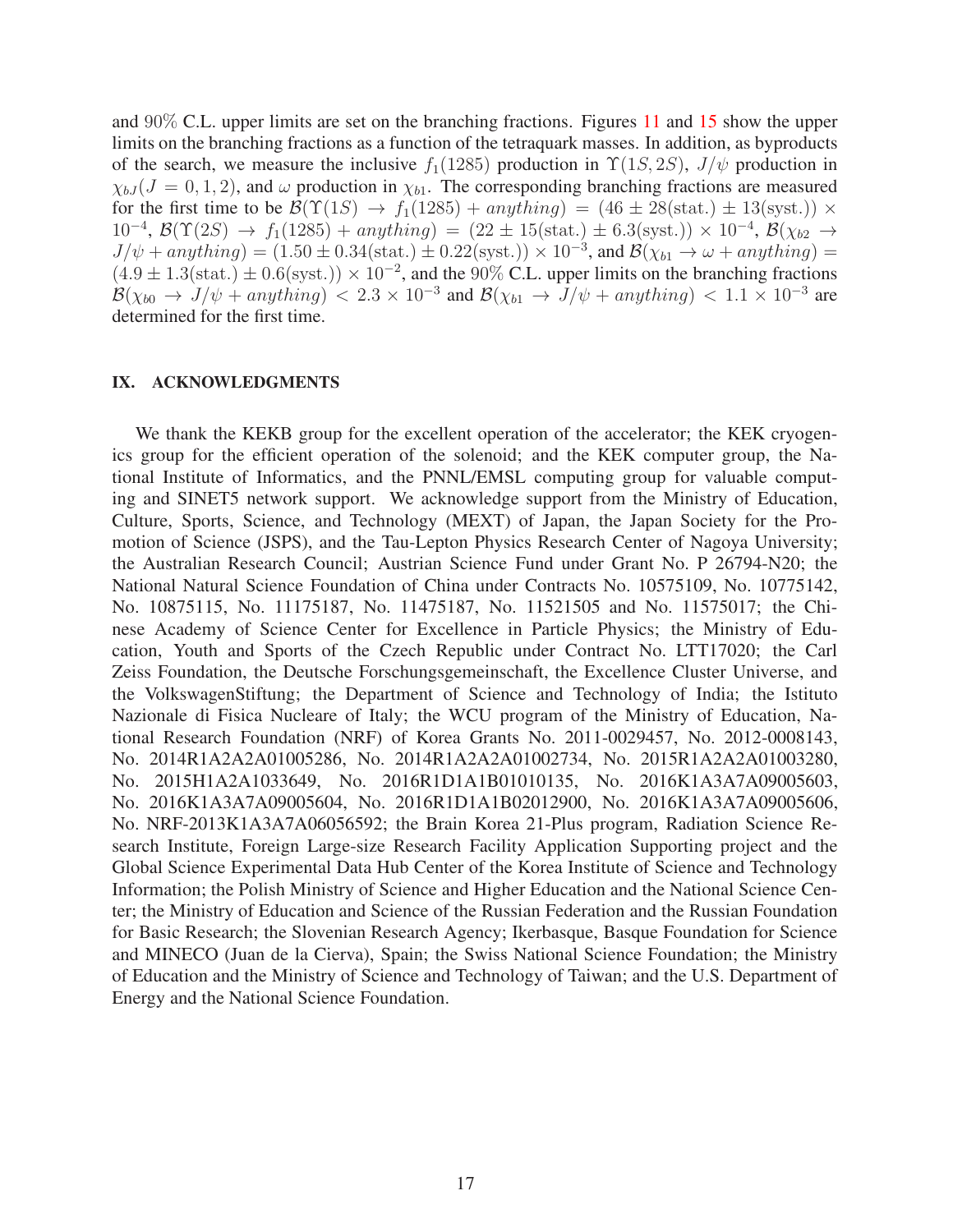<span id="page-18-0"></span>TABLE II: Summary of the upper limits for  $\Upsilon(1S, 2S) \rightarrow \chi_{c1} + X_{\text{tetra}}$ ,  $f_1(1285) + X_{\text{tetra}}$ , and  $\chi_{b1} \rightarrow$  $J/\psi + X_{\text{tetra}}$ ,  $\omega + X_{\text{tetra}}$  under different assumptions of  $X_{\text{tetra}}$  mass (m in GeV/ $c^2$ ) and width (Γ in GeV), where  $N^{\text{UL}}$  is the upper limit on the number of signal events taking into account systematic errors,  $\varepsilon$  is the reconstruction efficiency,  $\sigma_{\rm syst}$  is the total relative systematic uncertainty on the branching fraction and  $B^{\rm UL}$ is the 90% C.L. upper limit on the branching fraction.

|                                                                                                                                                                                            |                                         |                     | $\Upsilon(1S) \rightarrow \chi_{c1} + X_{\mathrm{tetra}}$ (for $\Gamma = 0.0/0.1/0.2/0.3$ GeV)        |                                             | $\Upsilon(2S) \rightarrow \chi_{c1} + X_{\text{tetra}}$ (for $\Gamma = 0.0/0.1/0.2/0.3$ GeV) |                                                                                              |                                                             |                                             |  |  |
|--------------------------------------------------------------------------------------------------------------------------------------------------------------------------------------------|-----------------------------------------|---------------------|-------------------------------------------------------------------------------------------------------|---------------------------------------------|----------------------------------------------------------------------------------------------|----------------------------------------------------------------------------------------------|-------------------------------------------------------------|---------------------------------------------|--|--|
| $\,m$                                                                                                                                                                                      | $\varepsilon(\%)$                       | $N^{\mathrm{UL}}$   | $\sigma_{\rm syst}(\%)$                                                                               | $\mathcal{B}^{\mathrm{UL}}(\times 10^{-6})$ | $\varepsilon(\%)$                                                                            | $N^{\mathrm{UL}}$                                                                            | $\sigma_{\rm syst}(\%)$                                     | $\mathcal{B}^{\text{UL}}(\times 10^{-6})$   |  |  |
| 1.16                                                                                                                                                                                       | 3.1/2.9/3.1/3.0                         | 2.3                 | 6.2                                                                                                   | 18.3/19.6/17.9/18.7                         | 3.0/2.6/3.0/2.7                                                                              | 4.7/4.7/4.7/6.0                                                                              | 6.3                                                         | 26.2/29.1/25.7/36.7                         |  |  |
| 1.26                                                                                                                                                                                       | 4.4/4.2/4.5/4.3                         | 2.3                 | 6.2                                                                                                   | 12.7/13.3/12.5/12.9                         | 4.3/4.0/4.2/4.1                                                                              | 4.7/4.7/6.0/7.6                                                                              | 6.3                                                         | 17.8/19.1/23.6/29.5                         |  |  |
| 1.36                                                                                                                                                                                       | 5.7/5.5/5.8/5.7                         | 2.3                 | 6.2                                                                                                   | 9.8/10.1/9.7/9.9                            | 5.7/5.4/5.6/5.5                                                                              | 4.7/4.7/7.9/7.9                                                                              | 6.3                                                         | 13.6/14.3/23.3/23.7                         |  |  |
| 1.46                                                                                                                                                                                       | 7.0/6.8/7.0/7.0                         | 2.3/2.3/2.3/4.2     | 6.2                                                                                                   | 8.0/8.3/8.0/15.1                            | 6.7/6.5/7.0/6.9                                                                              | 2.3/5.9/7.6/10.0                                                                             | 6.3                                                         | 5.4/15.3/17.4/23.0                          |  |  |
| 1.56                                                                                                                                                                                       | 8.2/8.0/8.2/8.2                         | 2.3/2.3/2.3/5.5     | 6.2                                                                                                   | 6.8/7.0/6.8/16.4                            | 8.2/8.0/8.1/8.1                                                                              | 2.3/5.9/7.0/10.5                                                                             | 6.3                                                         | 4.4/12.5/14.2/21.2                          |  |  |
| 1.66                                                                                                                                                                                       | 9.4/9.2/9.4/9.4                         | 2.3/2.3/4.2/6.1     | 6.2                                                                                                   | 6.0/6.1/11.1/16.4                           | 9.2/9.0/9.3/9.3                                                                              | 4.7/5.8/10.0/14.4                                                                            | 6.3                                                         | 8.4/10.4/17.1/24.9                          |  |  |
| 1.76                                                                                                                                                                                       | 10.5/10.3/10.5/10.5                     | 2.3/2.3/5.5/6.5     | 6.2                                                                                                   | 5.3/5.4/12.7/15.5                           | 10.3/10.1/10.4/10.3                                                                          | 5.8/6.7/8.8/14.9                                                                             | 6.3                                                         | 9.0/10.7/13.5/23.0                          |  |  |
| 1.86                                                                                                                                                                                       | 11.6/11.4/11.6/11.6                     | 2.3/4.2/6.1/7.1     | 6.2                                                                                                   | 4.8/9.2/13.2/15.7                           | 11.4/11.2/11.3/11.4                                                                          | 6.7/8.7/12.1/17.8                                                                            | 6.3                                                         | 9.5/12.2/18.0/25.3                          |  |  |
| 1.96                                                                                                                                                                                       | 12.7/12.7/12.5/12.7                     | 2.3/5.5/6.5/9.2     | 6.2                                                                                                   | 4.4/10.6/13.0/17.8                          | 12.5/12.5/12.4/12.5                                                                          | 4.2/9.3/13.5/17.3                                                                            | 6.3                                                         | 5.4/11.6/17.4/22.8                          |  |  |
| 2.06                                                                                                                                                                                       | 13.7/13.5/13.7/13.7                     | 4.1/6.1/7.1/10.2    | 6.2                                                                                                   | 8.7/11.3/13.3/19.3                          | 13.6/13.4/13.5/13.5                                                                          | 6.7/11.2/16.7/21.1                                                                           | 6.3                                                         | 8.0/13.3/19.9/26.8                          |  |  |
| 2.16                                                                                                                                                                                       | 14.7/14.5/14.6/14.7                     | 5.5/7.2/9.2/12.9    | 6.2                                                                                                   | 9.1/12.9/15.4/22.3                          | 14.6/14.4/14.5/14.5                                                                          | 4.7/10.5/17.3/24.6                                                                           | 6.3                                                         | 5.3/11.9/19.8/28.8                          |  |  |
| 2.26                                                                                                                                                                                       | 15.6/15.4/15.6/15.7                     | 6.5/7.3/10.2/16.4   | 6.2                                                                                                   | 10.7/12.4/17.0/25.9                         | 15.5/15.3/15.5/15.4                                                                          | 10.1/13.5/20.7/30.4                                                                          | 6.3                                                         | 10.4/14.1/22.0/33.1                         |  |  |
| 2.36                                                                                                                                                                                       | 16.6/16.4/16.5/16.6                     | 4.1/9.3/13.8/20.7   | 6.2                                                                                                   | 7.2/13.8/20.8/32.4                          | 16.4/16.2/16.4/16.4                                                                          | 10.1/14.3/29.3/30.0                                                                          | 6.3                                                         | 9.9/14.8/28.3/30.6                          |  |  |
| 2.46                                                                                                                                                                                       | 17.4/17.2/17.4/17.5                     | 4.1/9.3/16.9/24.3   | 6.2                                                                                                   | 6.8/13.2/24.0/37.8                          | 17.3/17.1/17.3/17.3  10.4/18.7/27.7/32.3                                                     |                                                                                              | 6.3                                                         | 10.1/18.1/26.3/31.2                         |  |  |
|                                                                                                                                                                                            |                                         |                     | $\Upsilon(1S)$ $\rightarrow$ $f_1(1285)$ $+$ $X_{\rm tetra}$ (for $\Gamma$ $=$ $0.0/0.1/0.2/0.3$ GeV) |                                             |                                                                                              | $\Upsilon(2S) \rightarrow f_1(1285) + X_{\text{tetra}}$ (for $\Gamma = 0.0/0.1/0.2/0.3$ GeV) |                                                             |                                             |  |  |
| $\,m$                                                                                                                                                                                      | $\varepsilon(\%)$                       | $N^{\mathrm{UL}}$   | $\sigma_{\rm syst}(\%)$                                                                               | $\mathcal{B}^{\mathrm{UL}}(\times10^{-6})$  | $\varepsilon(\%)$                                                                            | $N^{\mathrm{UL}}$                                                                            | $\sigma_{\text{syst}}(\%)$                                  | $\mathcal{B}^{\text{UL}}(\times 10^{-6})$   |  |  |
| 1.16                                                                                                                                                                                       | 1.2/1.1/1.0/1.0                         | 4.4/4.4/7.8/9.1     | 20.2                                                                                                  | 24.5/26.8/51.7/60.9                         | 1.0/0.9/1.0/1.0                                                                              | 5.1/6.0/10.8/15.1                                                                            | 20.2                                                        | 21.6/28.6/46.1/64.7                         |  |  |
| 1.26                                                                                                                                                                                       | 1.6/1.5/1.7/1.5                         | 2.3/4.4/12.7/14.1   | 20.2                                                                                                  | 9.4/19.6/49.7/62.4                          | 1.5/1.4/1.6/1.5                                                                              | 6.4/8.4/13.5/16.6                                                                            | 20.2                                                        | 18.3/25.7/36.2/47.6                         |  |  |
| 1.36                                                                                                                                                                                       | 2.1/2.0/2.2/2.0                         | 4.4/7.8/12.7/14.8   | 20.2                                                                                                  | 14.0/25.9/38.4/48.8                         | 2.1/2.0/2.2/2.0                                                                              | 7.2/9.8/15.3/22.7                                                                            | 20.2                                                        | 14.7/20.9/29.8/48.4                         |  |  |
| 1.46                                                                                                                                                                                       | 2.6/2.7/2.5/2.5                         |                     | 7.6/10.7/11.0/11.6 20.9/21.6/22.2/24.4 19.1/26.2/29.1/31.2                                            |                                             | 2.6/2.5/2.5/2.4                                                                              |                                                                                              | 15.0/19.7/23.3/27.3 20.4/24.9/27.8/28.6 24.5/33.6/39.9/48.6 |                                             |  |  |
| 1.56                                                                                                                                                                                       | 3.2/3.2/3.1/3.0                         | 9.7/12.1/12.9/13.4  | 20.2/20.2/21.5/22.2 20.0/25.2/27.7/29.9                                                               |                                             | 3.0/3.0/3.1/3.0                                                                              |                                                                                              | 12.1/17.9/24.2/28.9 20.1/20.4/22.3/24.4 16.6/25.4/33.4/41.4 |                                             |  |  |
| 1.66                                                                                                                                                                                       | 3.6/3.5/3.7/3.5                         |                     | 5.2/10.3/13.4/13.9 20.5/21.7/22.0/24.5 9.4/19.4/24.1/26.3                                             |                                             | 3.5/3.4/3.6/3.5                                                                              | 9.3/14.3/18.1/22.5                                                                           | 22.0/23.2/23.5/28.3 11.4/17.9/21.4/27.7                     |                                             |  |  |
| 1.76                                                                                                                                                                                       | 4.1/4.0/4.2/4.0                         | 4.5/6.8/9.8/13.3    | 20.5/21.6/24.2/24.3 7.4/11.3/15.2/21.9                                                                |                                             | 4.0/3.9/4.1/4.0                                                                              | 12.5/14.9/18.2/21.4 20.8/23.6/24.5/29.1 13.4/16.3/18.8/23.1                                  |                                                             |                                             |  |  |
| 1.86                                                                                                                                                                                       | 4.5/4.4/4.6/4.4                         | 5.5/6.6/7.1/9.9     | 20.3/20.5/21.0/22.3                                                                                   | 8.2/9.2/10.2/14.9                           | 4.4/4.3/4.5/4.4                                                                              | 12.7/15.4/17.4/21.7 20.5/21.4/21.5/23.0 12.8/15.3/16.7/21.2                                  |                                                             |                                             |  |  |
| 1.96                                                                                                                                                                                       | 4.9/4.8/5.0/4.8                         | 5.1/5.8/6.2/8.3     | 20.3/20.3/20.6/21.0                                                                                   | 6.8/7.7/8.2/11.4                            | 4.8/4.7/4.9/4.7                                                                              |                                                                                              | 10.6/12.9/15.9/20.8 20.2/20.6/27.0/23.7 9.4/11.8/13.8/18.9  |                                             |  |  |
| 2.06                                                                                                                                                                                       | 5.3/5.2/5.4/5.2                         | 3.7/5.0/6.2/8.1     | 20.0/20.2/20.2/20.3                                                                                   | 4.6/6.3/7.6/10.4                            | 5.2/5.1/5.3/5.1                                                                              | 9.9/12.0/14.3/18.8                                                                           | 24.8/26.0/27.0/27.5 8.1/10.1/11.6/15.7                      |                                             |  |  |
| 2.16                                                                                                                                                                                       | 5.7/5.6/5.8/5.6                         | 5.3/6.9/8.2/10.8    | 20.4/21.7/23.7/24.2                                                                                   | 6.1/8.2/9.4/12.7                            | 5.6/5.5/5.7/5.5                                                                              | 10.2/12.6/14.8/19.0 26.7/27.4/30.8/33.6                                                      |                                                             | 7.8/9.7/11.1/14.7                           |  |  |
| 2.26                                                                                                                                                                                       | 6.1/6.0/6.2/6.0                         |                     | 12.6/14.7/17.0/19.0 21.4/24.0/24.2/30.9 13.6/16.2/18.2/21.0                                           |                                             | 6.0/5.9/6.1/5.9                                                                              |                                                                                              | 12.1/15.3/17.8/22.0 21.5/24.8/28.8/35.2 8.6/11.1/12.4/15.9  |                                             |  |  |
| 2.36                                                                                                                                                                                       | 6.5/6.4/6.6/6.4                         |                     | 14.2/22.8/25.7/30.7 24.5/27.7/28.8/32.9 14.6/23.9/25.8/32.0                                           |                                             | 6.4/6.3/6.5/6.4                                                                              |                                                                                              | 19.4/23.0/25.3/28.6 20.6/25.6/26.5/28.0 12.9/15.7/16.6/19.4 |                                             |  |  |
| 2.46                                                                                                                                                                                       | 6.8/6.7/6.9/6.7                         |                     | 15.9/24.8/32.4/40.1 20.6/21.1/21.2/22.3 15.4/24.6/31.7/40.8                                           |                                             | 6.7/6.6/6.8/6.6                                                                              |                                                                                              | 29.7/36.8/40.1/42.7 20.9/22.2/23.5/29.9 19.1/23.9/25.4/28.7 |                                             |  |  |
| $\chi_{b1} \, \rightarrow \, J/\psi + X_{\mathrm{tetra}}$ (for $\Gamma = 0.0/0.1/0.2/0.3$ GeV)<br>$\chi_{b1} \rightarrow \omega + X_{\mathrm{tetra}}$ (for $\Gamma = 0.0/0.1/0.2/0.3$ GeV) |                                         |                     |                                                                                                       |                                             |                                                                                              |                                                                                              |                                                             |                                             |  |  |
| $\,m$                                                                                                                                                                                      | $\varepsilon(\%)$                       | $N^{\mathrm{UL}}$   | $\sigma_{\rm syst}(\%)$                                                                               | $B^{UL}(\times 10^{-5})$                    | $\varepsilon(\%)$                                                                            | $N^{\mathrm{UL}}$                                                                            | $\sigma_{\rm syst}(\%)$                                     | $\mathcal{B}^{\mathrm{UL}}(\times 10^{-5})$ |  |  |
| 1.16                                                                                                                                                                                       | 2.4/2.5/2.3/2.3                         | 1.9/2.3/3.3/5.6     | 7.8                                                                                                   | 6.2/7.2/11.8/19.1                           | 0.4/0.5/0.4/0.6                                                                              | 5.7/7.2/15.3/24.0                                                                            | 9.3                                                         | 13.5/16.2/40.0/44.4                         |  |  |
| 1.26                                                                                                                                                                                       | 3.7/3.8/3.6/3.6                         | 2.1/3.1/4.6/8.0     | 7.8                                                                                                   | 4.4/6.4/10.2/17.4                           | 0.7/0.7/0.7/0.7                                                                              | 8.6/11.6/21.1/25.6                                                                           | 9.3                                                         | 12.2/16.4/32.2/26.3                         |  |  |
| 1.36                                                                                                                                                                                       | 4.9/5.0/4.8/4.9                         | 3.1/3.7/5.6/9.0     | 7.8                                                                                                   | 4.9/5.7/9.1/14.5                            | 1.0/1.0/1.0/1.1                                                                              | 12.6/16.5/24.6/34.4                                                                          | 9.3                                                         | 12.8/17.2/26.8/33.9                         |  |  |
| 1.46                                                                                                                                                                                       | 6.1/6.2/6.0/6.1                         | 3.3/6.0/8.4/12.5    | 7.9/8.7/10.1/13.9                                                                                     | 4.2/7.6/10.9/16.2                           | 1.3/1.3/1.2/1.4                                                                              | 9.4/14.5/22.3/27.1                                                                           | 19.0/20.3/21.4/23.5                                         | 7.5/12.0/18.9/20.8                          |  |  |
| 1.56                                                                                                                                                                                       | 7.3/7.4/7.2/7.3                         | 5.2/9.4/15.3/20.2   | 7.9/8.1/8.3/9.1                                                                                       | 5.5/9.9/16.7/21.7                           | 1.6/1.5/1.5/1.6                                                                              | 6.6/10.1/16.4/19.3                                                                           | 11.4/14.0/18.6/19.8                                         | 4.3/7.0/11.4/12.6                           |  |  |
| 1.66                                                                                                                                                                                       | 8.4/8.5/8.3/8.4                         | 9.4/14.6/19.8/24.4  | 7.9/8.0/11.4/12.4                                                                                     | 8.7/13.4/18.6/22.7                          | 1.9/1.8/1.8/1.9                                                                              | 8.8/13.2/18.0/21.2                                                                           | 13.1/13.9/16.4/16.9                                         | 5.0/7.9/10.8/12.0                           |  |  |
| 1.76                                                                                                                                                                                       | 9.5/9.6/9.4/9.5                         | 18.6/21.3/25.4/27.1 | 8.1/9.0/9.9/12.0                                                                                      | 15.2/17.2/21.0/22.3                         | 2.1/2.0/2.0/2.1                                                                              | 13.9/19.0/23.8/27.1                                                                          | 9.5/10.9/13.4/13.7                                          | 6.9/9.9/12.4/13.5                           |  |  |
| 1.86                                                                                                                                                                                       | 10.6/10.7/10.5/10.6 10.2/18.2/24.8/28.7 |                     | 7.9/8.6/8.9/10.4                                                                                      | 7.5/13.2/18.4/21.4                          | 2.4/2.2/2.2/2.4                                                                              | 15.0/21.3/27.3/30.2 10.0/11.0/11.1/11.3                                                      |                                                             | 6.6/9.9/12.7/13.5                           |  |  |
| 1.96                                                                                                                                                                                       | 11.6/11.7/11.5/11.6                     | 3.4/6.8/11.2/19.5   | 8.0/8.1/8.9/11.1                                                                                      | 2.3/4.6/7.7/13.1                            | 2.6/2.5/2.5/2.6                                                                              | 13.2/17.5/24.4/27.5                                                                          | 9.3/9.4/9.5/10.7                                            | 5.3/7.4/10.3/11.2                           |  |  |
| 2.06                                                                                                                                                                                       | 12.6/12.7/12.5/12.6                     | 3.8/5.2/6.8/10.4    | 7.9/8.0/8.1/8.3                                                                                       | 2.3/3.2/4.3/6.4                             | 2.8/2.7/2.7/2.8                                                                              | 9.0/13.7/21.2/25.7                                                                           | 9.7/9.9/10.1/10.4                                           | 3.3/5.3/8.1/9.6                             |  |  |
| 2.16                                                                                                                                                                                       | 13.6/13.7/13.5/13.6                     | 3.8/5.0/6.2/7.8     | 7.8/8.1/8.2/8.4                                                                                       | 2.2/2.8/3.6/4.5                             | 3.1/3.0/3.0/3.0                                                                              | 11.7/21.3/29.8/36.1  10.4/11.4/11.6/12.0                                                     |                                                             | 4.0/7.7/10.5/12.6                           |  |  |
| 2.26                                                                                                                                                                                       | 14.5/14.6/14.4/14.5                     | 3.3/4.6/5.7/7.2     | 7.9/8.1/8.6/10.8                                                                                      | 1.8/2.4/3.1/3.9                             | 3.3/3.1/3.2/3.2                                                                              | 39.1/52.9/64.9/76.7                                                                          | 10.0/10.3/10.7/12.8 12.5/17.9/21.6/25.4                     |                                             |  |  |
| 2.36                                                                                                                                                                                       | 15.4/15.5/15.3/15.4                     | 3.8/5.2/6.1/7.5     | 7.9/9.2/9.5/12.9                                                                                      | 1.9/2.6/3.1/3.8                             | 3.5/3.3/3.4/3.4                                                                              | 30.2/54.9/84.4/96.7 13.0/14.3/15.2/16.2 9.0/17.3/26.2/30.2                                   |                                                             |                                             |  |  |
| 2.46                                                                                                                                                                                       | 16.2/16.3/16.1/16.2                     | 5.7/6.4/7.3/8.3     | 8.2/8.5/8.6/8.7                                                                                       | 2.7/3.1/3.5/4.0                             | 3.7/3.5/3.6/3.6                                                                              | 32.4/55.7/86.8/100.9 15.0/15.3/17.3/18.0 9.1/16.5/25.5/29.6                                  |                                                             |                                             |  |  |